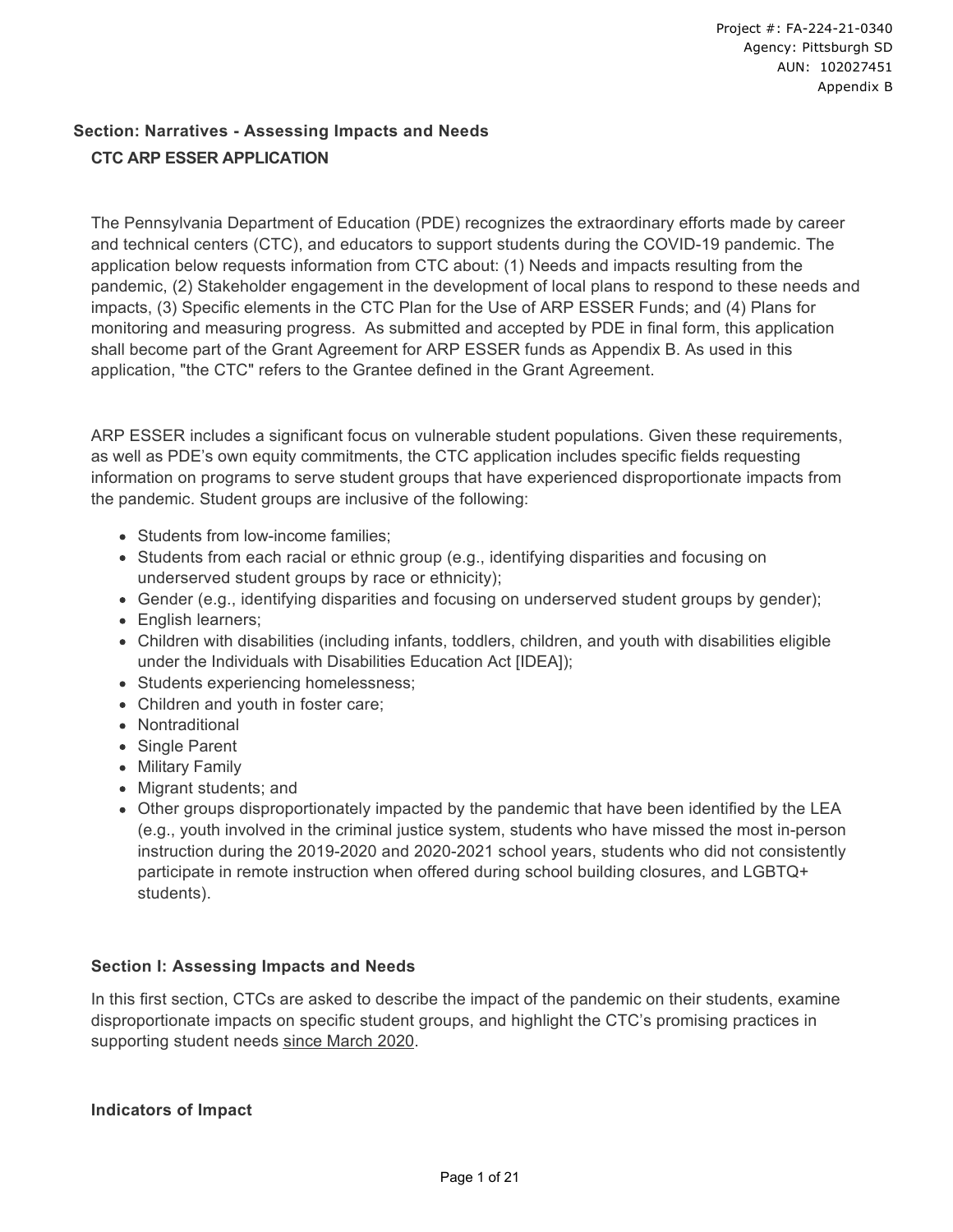1. Understanding the Impact of the COVID-19 Pandemic: Describe how the CTC has identified or will identify the extent of the impact of the COVID-19 pandemic on student learning and well-being. Specifically, what methods (i.e., collecting and analyzing data and information from focus groups, surveys, and local assessment results) were used or will be used to identify and measure impacts in four key areas: (1) Academic/Technical impact of lost instructional time, (2) Chronic absenteeism, (3) Student engagement, and (4) Social-emotional well-being?

|                                                                          | <b>Methods Used to Understand Each Type of Impact</b>                                                                                                                                                                                                                                                                                                        |
|--------------------------------------------------------------------------|--------------------------------------------------------------------------------------------------------------------------------------------------------------------------------------------------------------------------------------------------------------------------------------------------------------------------------------------------------------|
| Academic/Technical<br><b>Impact of Lost</b><br><b>Instructional Time</b> | The Pittsburgh Public Schools (PPS) Career and Technical Education<br>(CTE) division tracks progress towards task grid completion compared<br>to pre-Covid years and industry earned certifications obtained<br>compared to previous school years to compare outcomes of academic<br>and technical lost instructional time.                                  |
| <b>Chronic Absenteeism</b>                                               | PPS tracks chronic absenteeism through its Office of Data, Research,<br>Evaluation, Accountability and Assessment (DREA), and the CTE<br>division accesses the contained attendance/absenteeism data held by<br>DREA through eSchoolsPlus, the district's student information tracking<br>system.                                                            |
| <b>Student Engagement</b>                                                | CTE division used Microsoft Teams attendance reports and student<br>responses in the chat to measure student engagement trends.<br>Additionally, the uploading of student work in Schoology was reviewed<br>for student engagement purposes. All programs used supplemental<br>online resources that were used to enhance and monitor student<br>engagement. |
| <b>Social-emotional Well-</b><br>being                                   | Student social-emotional well-being data is sourced and analyzed by<br>PPS through social workers' service records, Student Assistance<br>Program (SAP) team referrals, student attendance rates, as well as<br>student conduct data. The CTE division can access certain data points<br>through request.                                                    |
| <b>Other Indicators</b>                                                  | n/a                                                                                                                                                                                                                                                                                                                                                          |

### **Documenting Disproportionate Impacts**

2. Identify the **student** groups in the CTC that faced particularly significant impacts from the pandemic. For each, provide specific strategies that were used or will be used to identify and measure impacts.

| <b>Student Group</b> | Provide specific strategies that were used<br>or will be used to identify and measure<br>impacts                                                                                                      |
|----------------------|-------------------------------------------------------------------------------------------------------------------------------------------------------------------------------------------------------|
|                      | PPS instruction was entirely remote for the first<br>three marking periods of the 2020-221 school<br>year, and only a small number of students were<br>phased back into in-person instruction for the |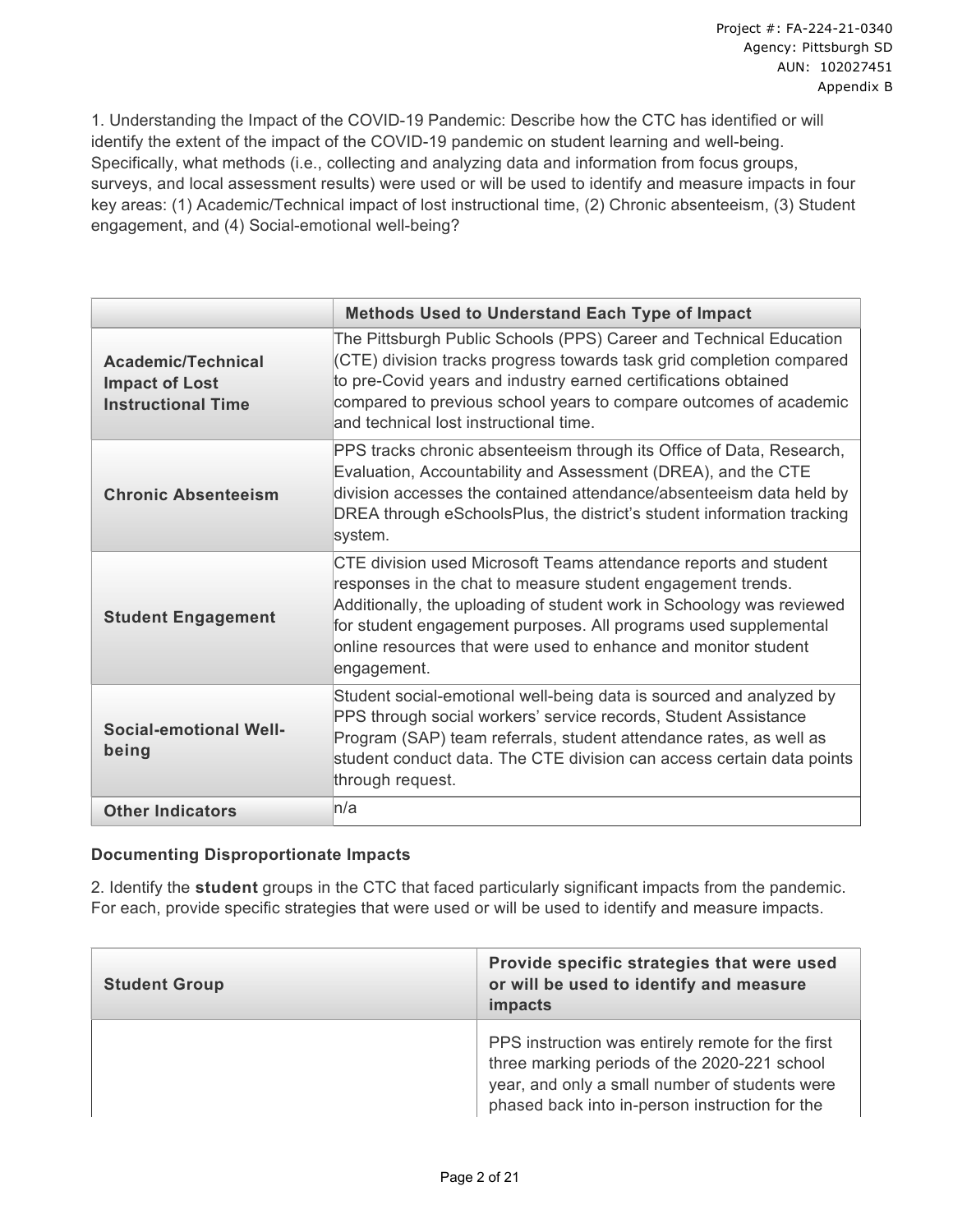| <b>Student Group</b>                                                                                                             | Provide specific strategies that were used<br>or will be used to identify and measure<br>impacts                                                                                                                                                                                                                                                                                                                                                                                                                                                                                                                                                                                                                                                                                                                                                                                                                                                                                                                                                                                                                                |
|----------------------------------------------------------------------------------------------------------------------------------|---------------------------------------------------------------------------------------------------------------------------------------------------------------------------------------------------------------------------------------------------------------------------------------------------------------------------------------------------------------------------------------------------------------------------------------------------------------------------------------------------------------------------------------------------------------------------------------------------------------------------------------------------------------------------------------------------------------------------------------------------------------------------------------------------------------------------------------------------------------------------------------------------------------------------------------------------------------------------------------------------------------------------------------------------------------------------------------------------------------------------------|
| Other groups disproportionately impacted by the<br>pandemic that have been identified by the LEA<br>(See Help Text for examples) | fourth marking period. Thus, at-home learning<br>kits were distributed to students in order to<br>continue hands-on learning while in a remote<br>setting. These kits provided students with the<br>necessary tools, implements, and resources that<br>may not have been readily accessible within their<br>homes. Attendance and grades were continually<br>monitored to gauge student progress. Virtual<br>Field Trips and guest speakers were routinely<br>scheduled to encourage students to attend<br>class. Additionally, counselors, social workers,<br>and community partners all collaborated to<br>continually encourage students to participate in<br>hands-on activities at home since they did not<br>have access to equipment, tools and supplies in<br>their CTE program classrooms. PPS CTE will<br>review and compare task list completion from<br>pre, during, and post-pandemic, as this is the<br>single biggest area impacted by students who<br>have missed the most in-person instruction.<br>There is no way to replicate in-person, hands-on<br>learning with state-of-the-art equipment and<br>tools. |
| Other groups disproportionately impacted by the<br>pandemic that have been identified by the LEA<br>(See Help Text for examples) | PPS students who did not/were unable to<br>consistently participate in remote instruction<br>were contacted by a variety of staff members,<br>including CTE career counselors, integration<br>teachers and program teachers. Phone calls<br>were routinely made and tracked in order to<br>increase attendance while in remote learning.<br>Attendance and grades were continually<br>monitored to gauge student progress. CTE<br>career counselors were in frequent contact with<br>school counselors and social workers trying to<br>engage and re-engage students in remote<br>learning. Additional online software and<br>resources were purchased in order to provide<br>students with different modalities of learning in<br>order to accommodate all learning types and<br>abilities. The impact of all the above will be<br>measured by reviewing task list competencies for<br>each program that are specifically tied to theory,<br>as well as industry certification attainment.                                                                                                                                     |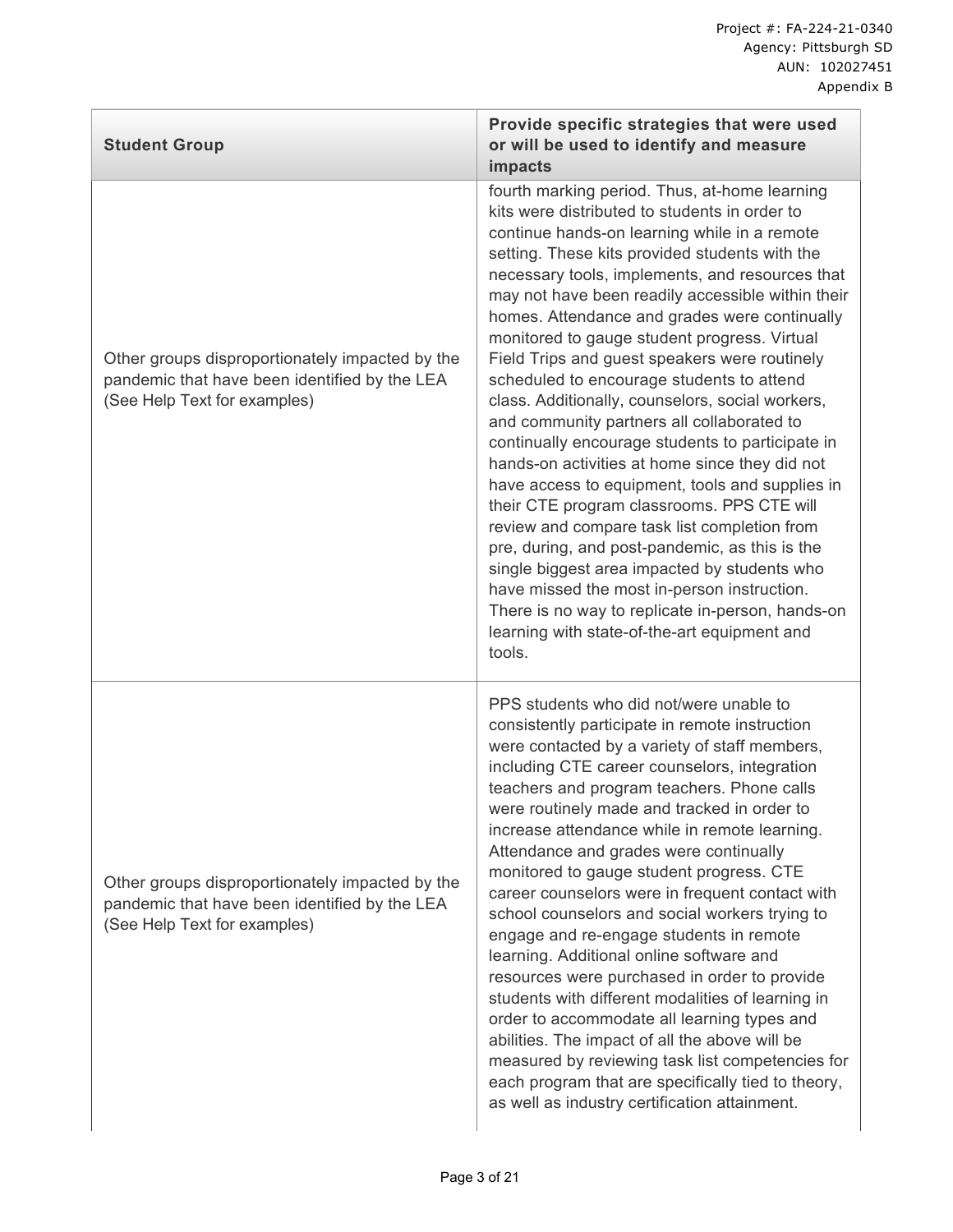| <b>Student Group</b>                                                                                                                                                           | Provide specific strategies that were used<br>or will be used to identify and measure<br>impacts                                                                                                                                                                                                                                                                                                                                                                                                                                                                                                           |
|--------------------------------------------------------------------------------------------------------------------------------------------------------------------------------|------------------------------------------------------------------------------------------------------------------------------------------------------------------------------------------------------------------------------------------------------------------------------------------------------------------------------------------------------------------------------------------------------------------------------------------------------------------------------------------------------------------------------------------------------------------------------------------------------------|
| Children with disabilities (including infants,<br>toddlers, children, and youth with disabilities<br>eligible under the Individuals with Disabilities<br>Education Act [IDEA]) | PPS will review attendance data for the 2018-<br>2019, 2019-2020, 2020-2021, and 2021-2022<br>school years, as well as annually for the next five<br>years, for students with IEPs or 504 Plans and<br>cross-reference that information with the same<br>years' overall school attendance data to<br>evaluate the impact that the pandemic has had<br>on attendance. We will also measure the effect<br>that student attendance has on task list<br>completion for the same school years.<br>Qualitative surveys for parents/guardians and<br>students will also be used to evaluate pandemic<br>outcomes. |

### **Reflecting on Local Strategies**

3. Provide the CTC's assessment of the top strategy that has been most effective in supporting the needs of students, in particular specific student groups most impacted by the COVID-19 pandemic. Strategies two and three below are optional.

|             | <b>Strategy Description</b>                                                                                                                                                                                                                                                                                                                                                                                                                                                                         |
|-------------|-----------------------------------------------------------------------------------------------------------------------------------------------------------------------------------------------------------------------------------------------------------------------------------------------------------------------------------------------------------------------------------------------------------------------------------------------------------------------------------------------------|
| Strategy #1 | The strategy that we found had the greatest measurable impact during the<br>COVID-19 pandemic is an increased emphasis on preparing students to<br>earn stackable, industry certifications that could be earned online and<br>without having to demonstrate hands-on skills. For example, students in all<br>programs completed OSHA certifications, and, when applicable to their<br>program, students earned SP2, ServSafe, and HeartSaver or American<br>Red Cross First Aid/CPR certifications. |

- i. **Impacts that Strategy #1 best addresses:** (select all that apply)
- $\boxed{\blacksquare}$  Impact of lost instructional time
- **Chronic absenteeism**
- **Student engagement**
- $\blacksquare$  Social-emotional well-being
- **Other impact**
	- ii. **If Other is selected above, please provide the description here:**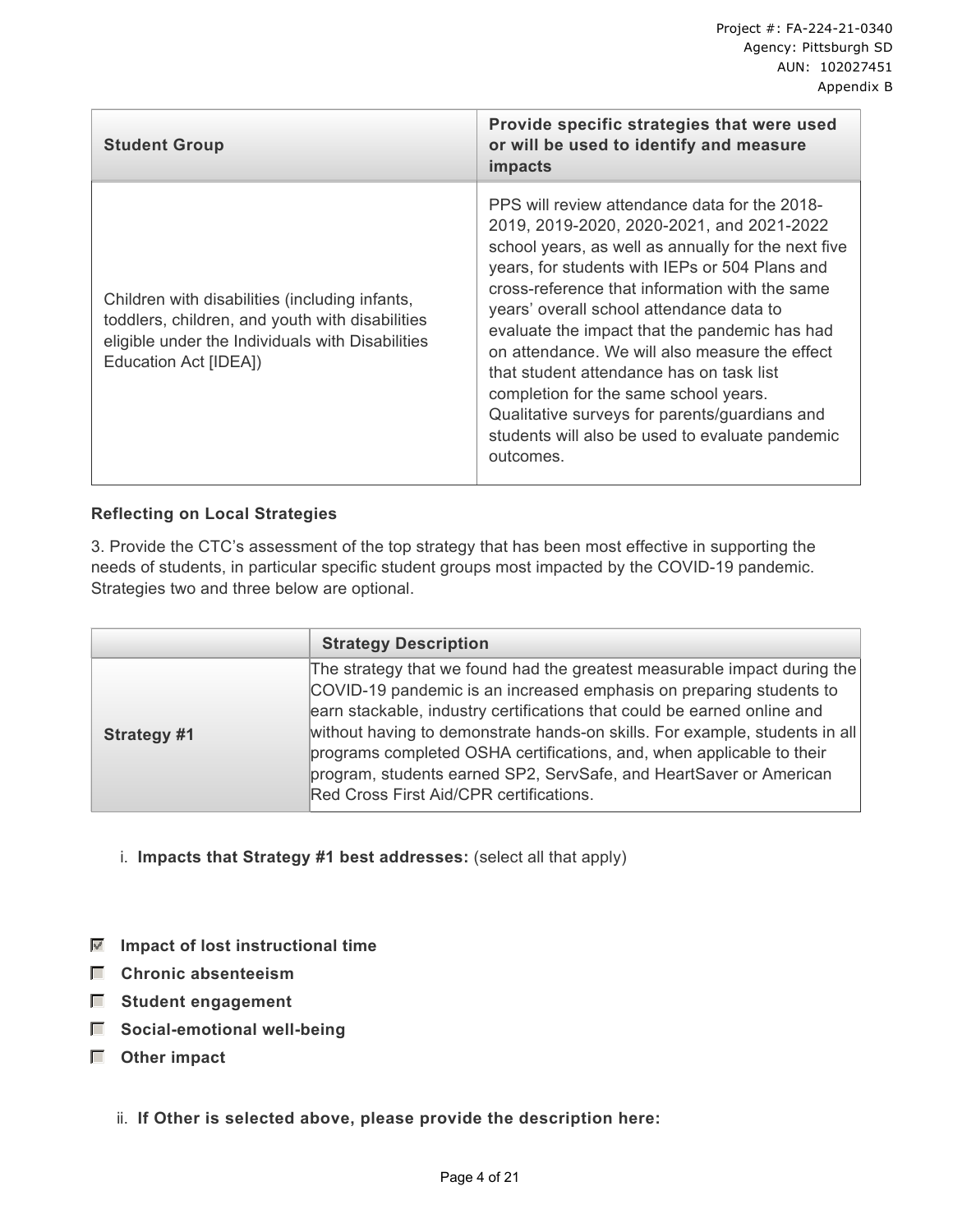- iii. **Student group(s) that Strategy #1 most effectively supports:** (select all that apply)
- **Students from low-income families**

 **Students from each racial or ethnic group (e.g., identifying disparities and focusing on underserved student groups by race or ethnicity)**

- **Gender (e.g., identifying disparities and focusing on underserved student groups by gender)**
- **English learners**

 **Children with disabilities (including infants, toddlers, children, and youth with disabilities eligible under the Individuals with Disabilities Education Act (IDEA))**

- $\Box$  Students experiencing homelessness
- $\Box$  Children and youth in foster care
- **Migrant students**
- **Other student groups: (provide description below)**
	- iv. **If Other is selected above, please provide the description here.**

#### **Reflecting on Local Strategies**: **Strategy #2 - Please note: this strategy is optional.**

|                    | <b>Strategy Description</b> |
|--------------------|-----------------------------|
| <b>Strategy #2</b> |                             |

- i. **Impacts that Strategy #2 best addresses:** (select all that apply)
- $\blacksquare$  Impact of lost instructional time
- **Chronic absenteeism**
- **Student engagement**
- $\Box$  Social-emotional well-being
- **Other impact**
	- ii. **If Other is selected above, please provide the description here:**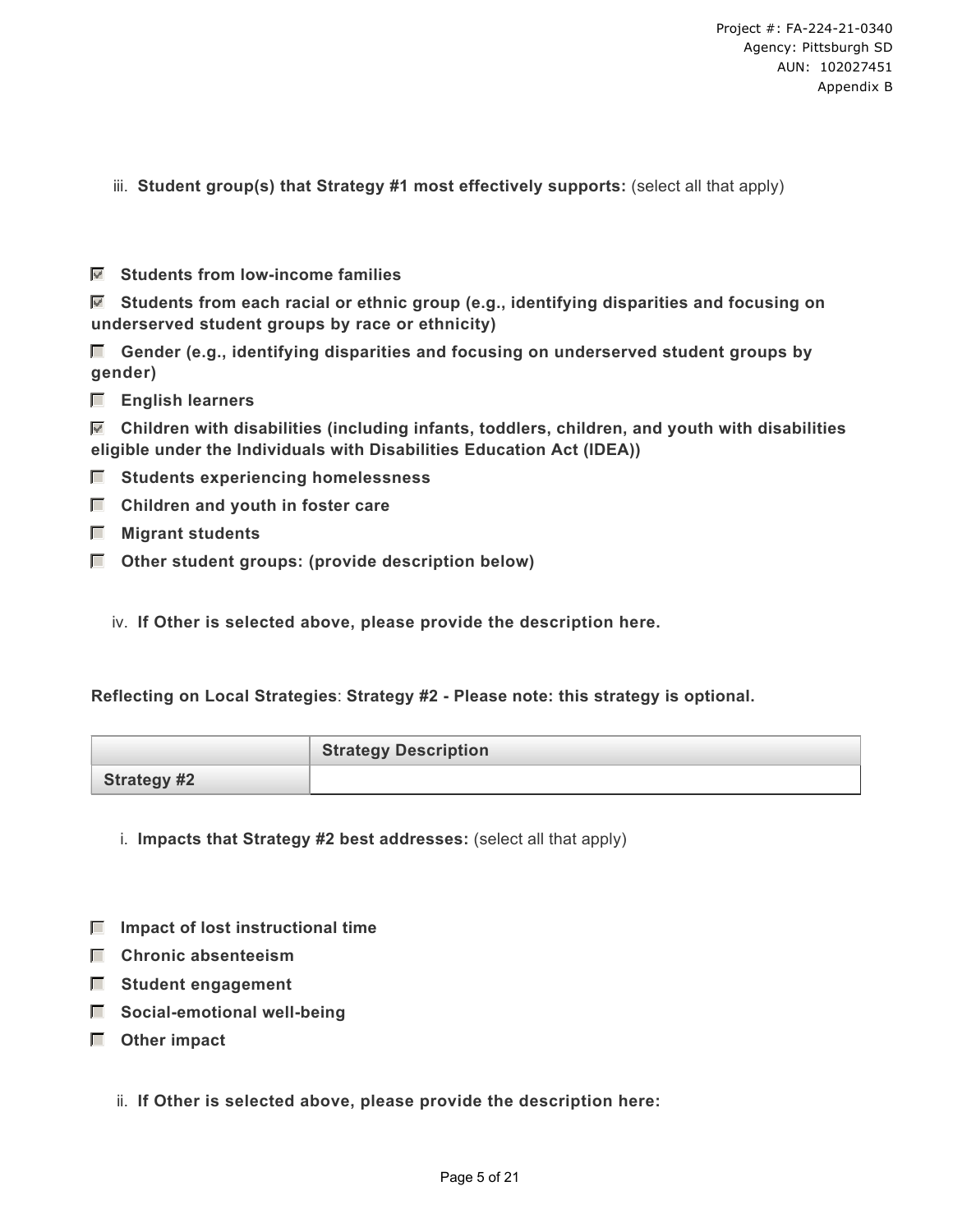- iii. **Student group(s) that Strategy #2 most effectively supports:** (select all that apply)
- **Students from low-income families**

 **Students from each racial or ethnic group (e.g., identifying disparities and focusing on underserved student groups by race or ethnicity)**

 **Gender (e.g., identifying disparities and focusing on underserved student groups by gender)**

 **English learners**

 **Children with disabilities (including infants, toddlers, children, and youth with disabilities eligible under the Individuals with Disabilities Education Act (IDEA))**

- $\Box$  Students experiencing homelessness
- $\Box$  Children and youth in foster care
- **Migrant students**
- **Other student groups: (provide description below)**

iv. **If Other is selected above, please provide the description here.**

**Reflecting on Local Strategies: Strategy #3 - Please note: this strategy is optional.** 

|                    | <b>Strategy Description</b> |
|--------------------|-----------------------------|
| <b>Strategy #3</b> |                             |

- i. **Impacts that Strategy #3 best addresses:** (select all that apply)
- $\blacksquare$  Impact of Lost Instructional Time
- **Chronic absenteeism**
- **Student engagement**
- $\Box$  Social-emotional well-being
- **Other impact**
	- ii. **If Other is selected above, please provide the description here:**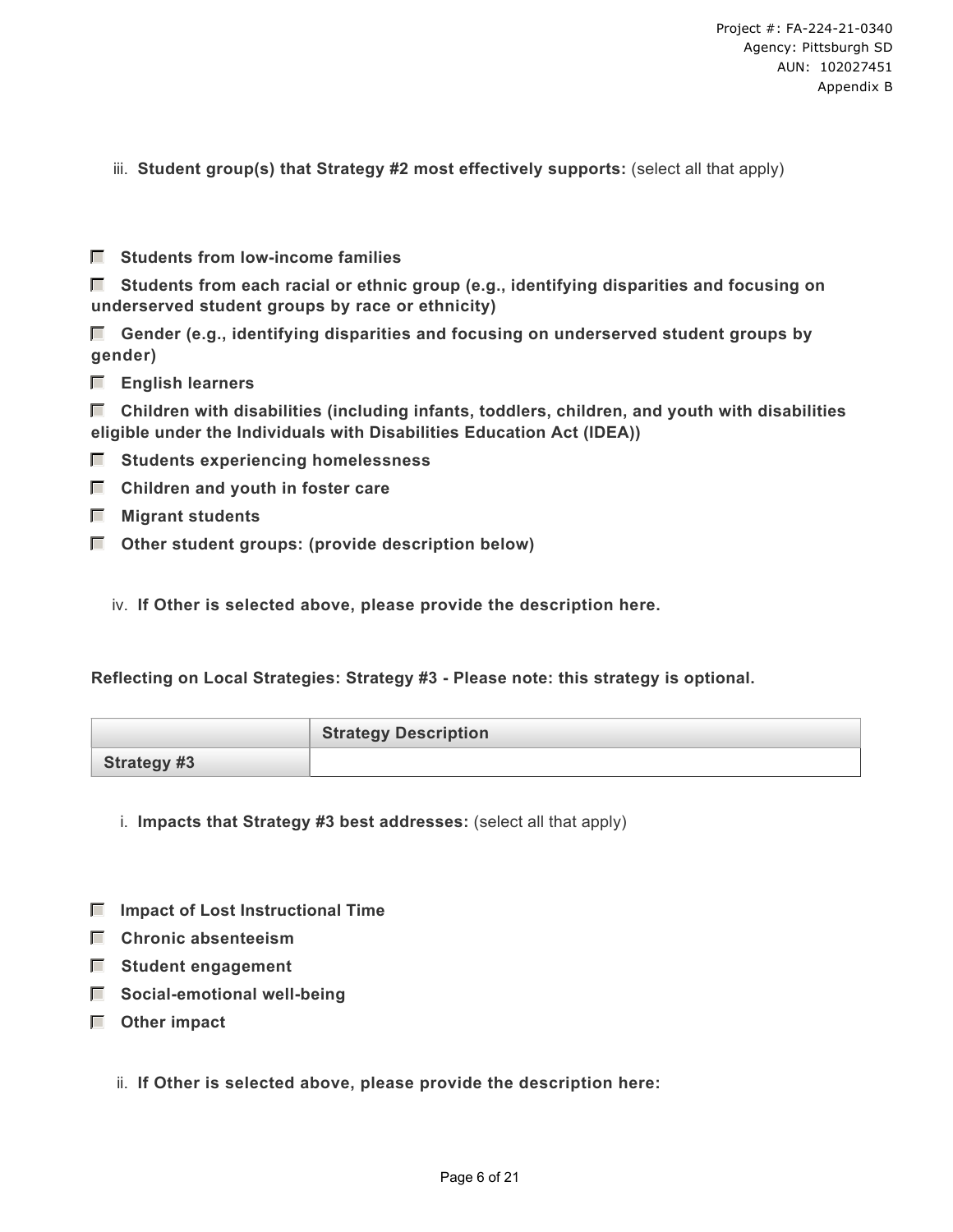- iii. **Student group(s) that Strategy #3 most effectively supports:** (select all that apply)
- **Students from low-income families**

 **Students from each racial or ethnic group (e.g., identifying disparities and focusing on underserved student groups by race or ethnicity)**

 **Gender (e.g., identifying disparities and focusing on underserved student groups by gender)**

 **English learners**

 **Children with disabilities (including infants, toddlers, children, and youth with disabilities eligible under the Individuals with Disabilities Education Act (IDEA))**

- $\Box$  Students experiencing homelessness
- $\Box$  Children and youth in foster care
- **Migrant students**
- $\Box$  Other student groups: (provide description below)

iv. **If Other is selected above, please provide the description here:**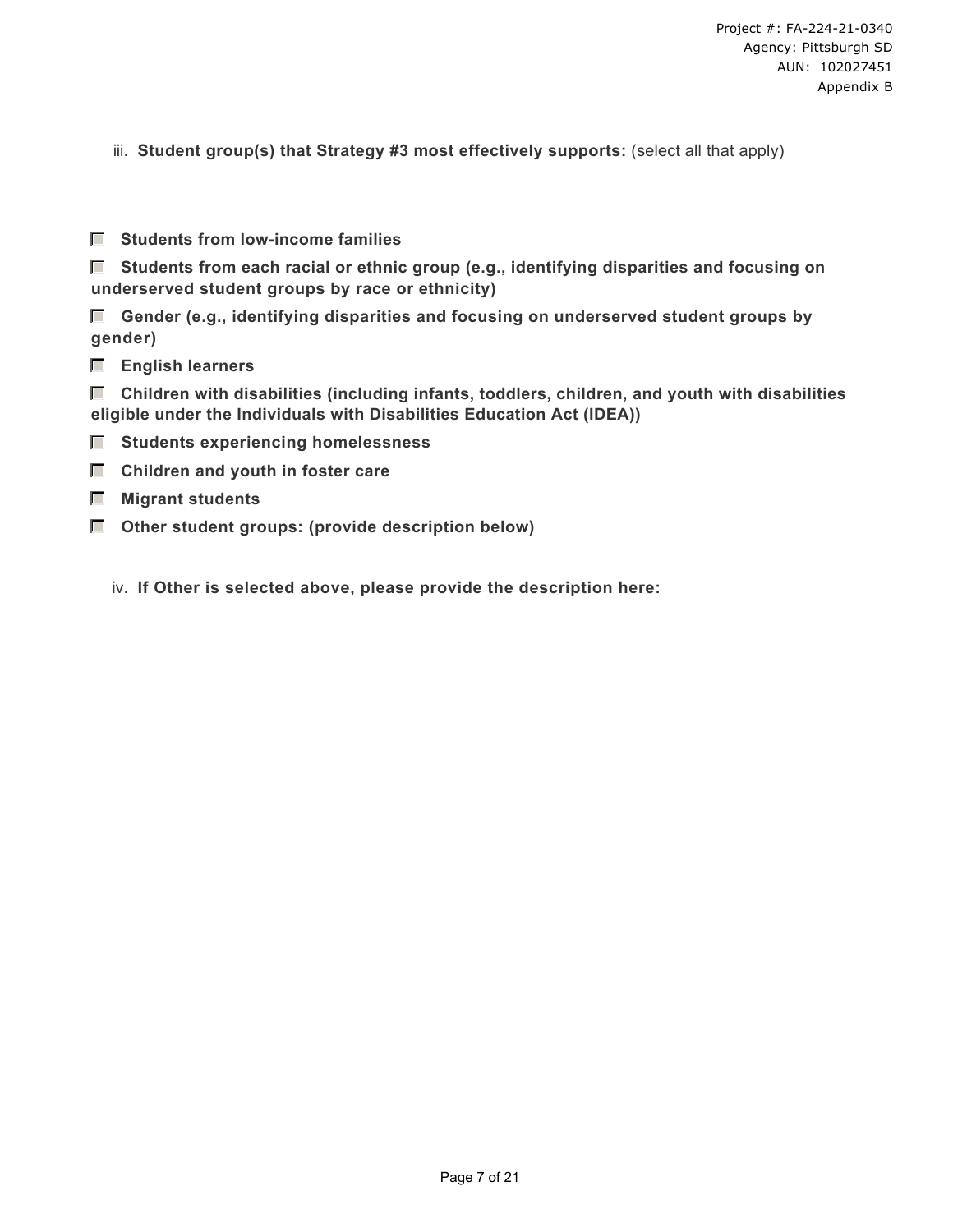# **Section: Narratives - Engaging Stakeholders in Plan Development Section II: Engaging Stakeholders in Plan Development**

In this second section, CTCs are asked to provide information on how stakeholders will be engaged in planning for the use of ARP ESSER funds, how stakeholder input will be utilized, and how the CTC will make its CTC Plan for the Use of ARP ESSER Funds transparent to the public—all critical components in developing, implementing, and adjusting plans based on the differential impacts of the COVID-19 pandemic.

### **4. Stakeholder Engagement**

Describe how the CTC, in planning for the use of ARP ESSER funds, has engaged or will engage in meaningful consultation with stakeholders. **(3,000 characters max)**

(Stakeholders include any relevant group to the CTC, such as students; families; CTC and sending district administrators (including special education administrators); teachers; principals; school leaders; other educators; school staff; and unions. In addition, to the extent that the following groups are present in or served by the CTC, stakeholders also include community partners, civil rights organizations (including disability rights organizations); stakeholders representing the interests of children with disabilities, English learners, children experiencing homelessness, children and youth in foster care, migrant students, children who are incarcerated, and other underserved students; and tribes.)

The CTE division engages with our Local Advisory Committee (LAC) and Perkins Stakeholders at least twice each year, and CTE teachers convene the Occupational Advisory Committee (OAC) for their programs twice a year. All three of these committees are comprised of a variety of members that include but are not limited to district and building administrators, teachers, counselors, current and graduated students, parents, local and state elected officials, community organizations, as well as local and regional business owners and industry experts. We lean on their experience and perspectives to make recommendations for use of all supplemental funds. In all of these meetings, student achievement data is reviewed and guidance is solicited on recommendations on curriculum, equipment and facilities upgrades, and as well as general division/program updates. Prior to the COVID-19 pandemic and again during the Fall 2021 LAC and OAC meetings, (held between October 27 and November 19, 2021), air conditioning was recommended for multiple programs as highly necessary facility upgrades. A previously completed feasibility study found the project to be cost prohibitive, but with this new allocation of funding and an even greater demand for better air quality due the pandemic, we intend to act on the stakeholder recommendations and install or upgrade air conditioning in the CTE program classroom areas at Westinghouse High School and within the commercial kitchen area of the Culinary Arts program at Carrick High School. Also discussed at the above meetings was the PPS Health and Safety Plan for the safe opening of schools, which requires social distancing of adults and students based on Centers for Disease Control guidance. Because some of our CTE classrooms don't have individual student desks, new classroom furniture was highlighted as a way to better educate students at safe distances. While having students work together at a round or rectangular table promotes collaborative learning, it becomes an issue when needing to establish and maintain social distancing.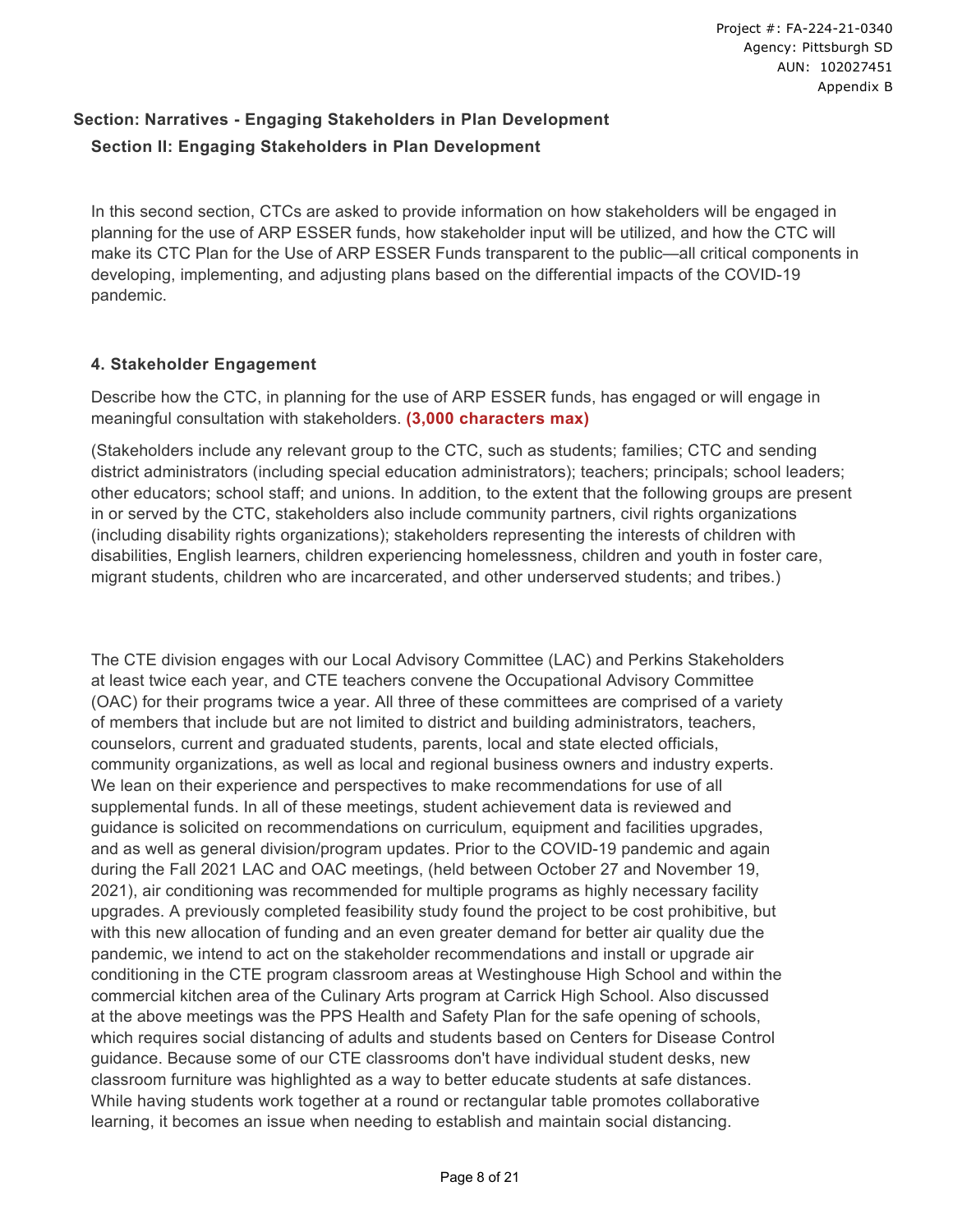### **5. Use of Stakeholder Input**

Describe how the CTC has taken or will take stakeholder and public input into account in the development of the CTC Plan for the Use of ARP ESSER Funds. **(3,000 characters max)**

The CTE Division values the input, feedback, and recommendations of all stakeholders. In order to ensure that we have input from our valued stakeholders, as well as to stay in compliance with Pennsylvania Department of Education guidelines, we have bi-annual meetings at the CTE Division level and at each individual CTE program level. These meetings have served an integral role in guiding our division's spending, particularly around enhancing our curriculum, the purchasing of new equipment, and the upgrading of our facilities. Included in the recommendations from our bi-annual Program meetings, even prior to the Covid pandemic, was the addition of air conditioning in the commercial kitchen area of both Culinary Arts programs at Westinghouse and Carrick High Schools, as well as within the computer lab of the Business Administration, Sports & Entertainment (BASE) program at Westinghouse. The facilities improvement of adding air conditioning to our classrooms was also discussed with and supported by our LAC and Perkins Stakeholders, as it will enhance our overall district Health and Safety Plan and allow for summer programming in order to continue to recover lost learning and recruit new students into the programs. In meetings and discussions with stakeholders, we have reviewed survey data and analyzed attendance, task list completion, and industry certification data to determine appropriate spending. Conversations were also had with stakeholders regarding classroom compliance with social distancing requirements set forth in the district's Health and Safety Plan. Purchase of individual desks was noted as one way to implement this safety strategy in spaces like our Family and Consumer Science classroom where students sit together at tables.

### **6. Public Access to LEA Plan for the Use of ARP ESSER Funds**

Describe the process for development, approval, and making public the CTC Plan for the Use of ARP ESSER Funds. The CTC Plan for the Use of ARP ESSER Funds must be made publicly available on the CTC website and submitted to PDE within 90 days of LEA receipt of ARP ESSER funding, must be written in a language that parents/caregivers can understand, and must be provided in alternate format upon request by a parent/caregiver who is an individual with a disability. **(3,000 characters max)**

Our approved ARP ESSER grant plan will be posted on the CTE page of the district's website and shared on our social media channels, as well as be shared at our bi-annual Local Advisory Committee and Occupational Advisory Committee meetings. This multi-tiered approach will help to make our plan visible to all valued stakeholders.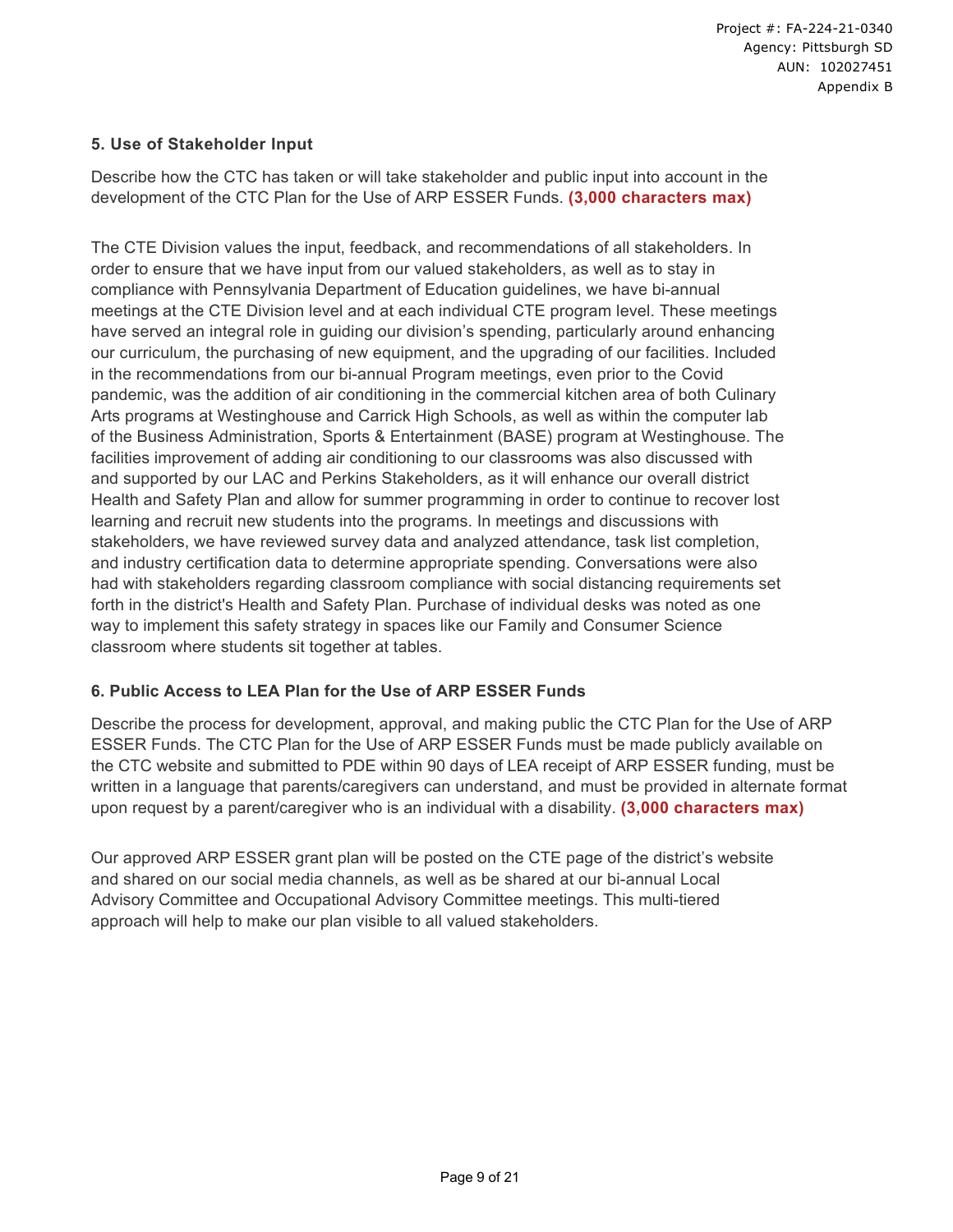#### **Section: Narratives - Plan for ARP ESSER Funds**

#### **Section III: Using ARP ESSER Funds to Plan for Safe, In-Person Instruction**

In this third section, CTCs are asked to reflect on both the impacts and needs described in Section I and stakeholder engagement described in Section II to provide a description of the CTC plan for the use of ARP ESSER funds.

#### **7. Plan for Funds**

How will the CTC spend its ARP ESSER funds as outlined in the fields below ? **(3,000 characters max)**

- 1. Continuity of Services: How will the CTC use ARP ESSER funds to sustain services to address students' academic needs; students' and staff social, emotional, and mental health needs; and student nutrition and food services?
- 2. Access to Instruction: How will the CTC use ARP ESSER funds to support the goals of increasing opportunity to learn and equity in instructional delivery? Consider regular attendance/chronic absenteeism data from the 2020-21 school year, including data disaggregated by student groups, in developing the response.
- 3. Mitigation Strategies: How will the CTC use ARP ESSER funds to support prevention and mitigation policies in line with the most up-to-date guidance from the Centers for Disease Control and Prevention (CDC) for the reopening and operation of school facilities and transportation services to effectively maintain the health and safety of students, educators, and other staff? Consider the LEA's Health and Safety Plan in developing the response.
- 4. Facilities Improvements: How will the CTC use ARP ESSER funds to repair and improve school facilities to reduce risk of virus transmission, address environmental health hazards, and/or improve ventilation? Consider the LEA's Health and Safety Plan in developing the response.
- 5. Other, i.e summer school, extended day, and staffing

| <b>Plan for Funds</b>          | <b>Explanation</b>                                                                                                                                                                                                                                                                                                                                                                                                                                                                                                                                                                                                                                                                           |
|--------------------------------|----------------------------------------------------------------------------------------------------------------------------------------------------------------------------------------------------------------------------------------------------------------------------------------------------------------------------------------------------------------------------------------------------------------------------------------------------------------------------------------------------------------------------------------------------------------------------------------------------------------------------------------------------------------------------------------------|
|                                | As discussed in the prior section, to determine<br>appropriate spending, we consistently engage<br>stakeholders [Local Advisory Committee (LAC)<br>and Perkins Stakeholders and Occupational<br>Advisory Committees (OAC)]. In all stakeholder<br>meetings, we analyze survey, attendance, task<br>list completion, and industry certification data<br>and seek stakeholder recommendations on the<br>purchase of curriculum, equipment and facilities<br>upgrades, as well as general division/program<br>updates. Prior to the COVID-19 pandemic and,<br>again, during the Fall 2021 LAC, Perkins<br>Stakeholder and OAC meetings, (held between<br>October 27 and November 19, 2021), air |
| <b>Facilities Improvements</b> | conditioning was recommended for several<br>programs. Accordingly, we will use funds to<br>install central air conditioning in the commercial                                                                                                                                                                                                                                                                                                                                                                                                                                                                                                                                                |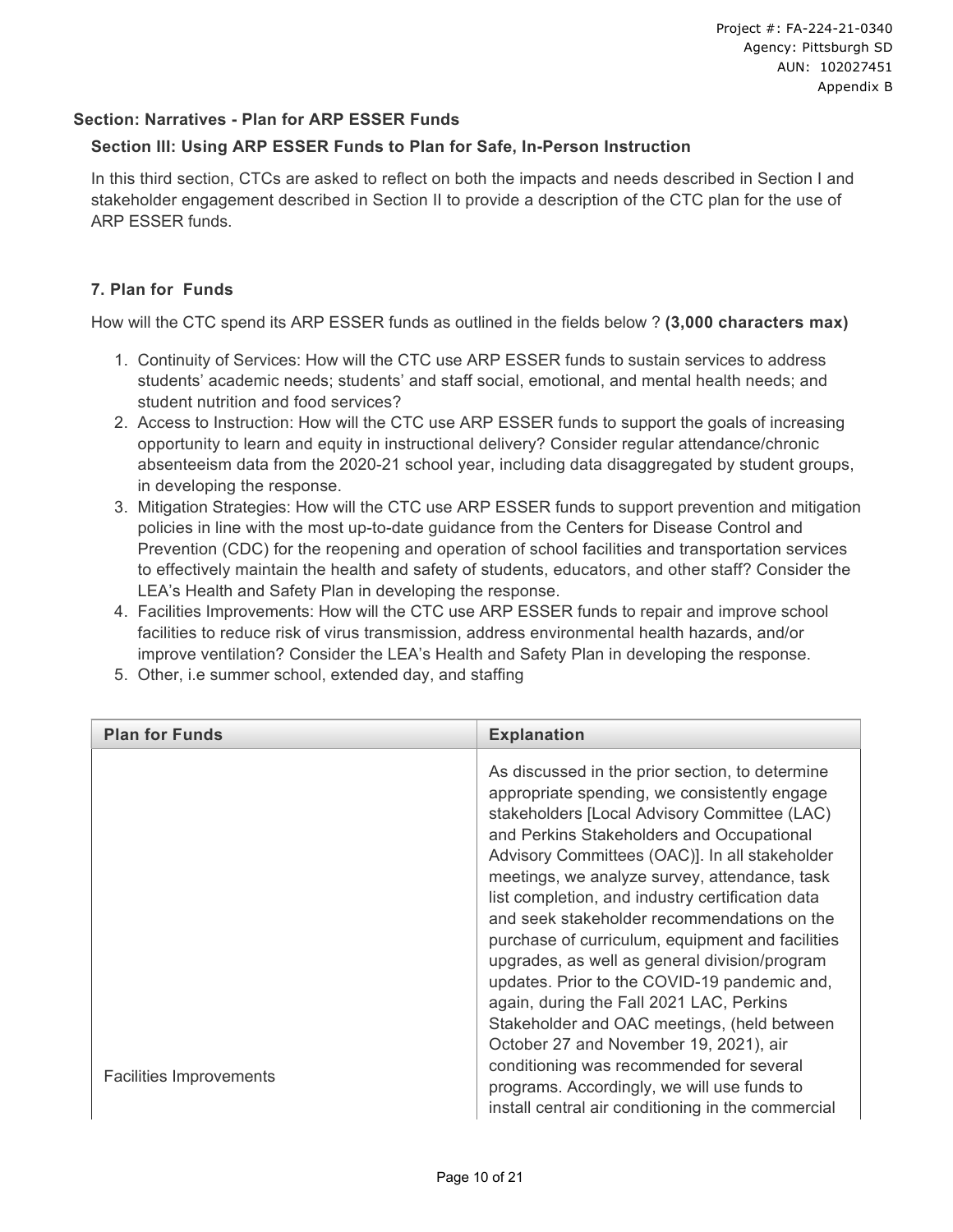| <b>Plan for Funds</b>        | <b>Explanation</b>                                                                                                                                                                                                                                                                                                                                                                                                                                                                                                                                                                                                                                                                                                                                                                                                  |
|------------------------------|---------------------------------------------------------------------------------------------------------------------------------------------------------------------------------------------------------------------------------------------------------------------------------------------------------------------------------------------------------------------------------------------------------------------------------------------------------------------------------------------------------------------------------------------------------------------------------------------------------------------------------------------------------------------------------------------------------------------------------------------------------------------------------------------------------------------|
|                              | kitchen areas of our Culinary Arts programs,<br>which are housed at Carrick and Westinghouse<br>High Schools. Also at Westinghouse, we will<br>install air conditioning in the classrooms/labs for<br>our Health Careers; Business Administration,<br>Sports & Entertainment (BASE); and Carpentry<br>programs, and upgrade the current air<br>conditioning system in our Cosmetology<br>classroom/lab. This activity falls under the<br>"Facilities Improvement" heading, as it will<br>enhance air flow and ventilation and enable<br>summer school/programming to be held within<br>the spaces.                                                                                                                                                                                                                  |
| <b>Mitigation Strategies</b> | Our plan is to also use a portion of our ARP<br>ESSER grant funds to address severe learning<br>loss resulting from nearly a year of remote<br>instruction. Specifically, we will act on OAC<br>recommendations to purchase equipment that<br>accelerates learning by affording students the<br>opportunity to learn on the most up-to-date,<br>industry-standard equipment (falls under<br>"Continuity of Services" and "Access to<br>Instruction"). We intend to purchase 12 different<br>pieces of equipment, ranging in specificity based<br>on their program. Purchase of this equipment will<br>in several instances also enable students to<br>maintain at least a three foot distance from one<br>another in accordance with Centers for Disease<br>Control Guidance and the PPS Health and<br>Safety Plan. |
| <b>Mitigation Strategies</b> | Our plan to purchase additional classroom<br>furniture as a mitigation strategy will enable<br>students to maintain at least a three foot<br>distance from one another in accordance with<br>Centers for Disease Control Guidance and the<br>PPS Health and Safety Plan.                                                                                                                                                                                                                                                                                                                                                                                                                                                                                                                                            |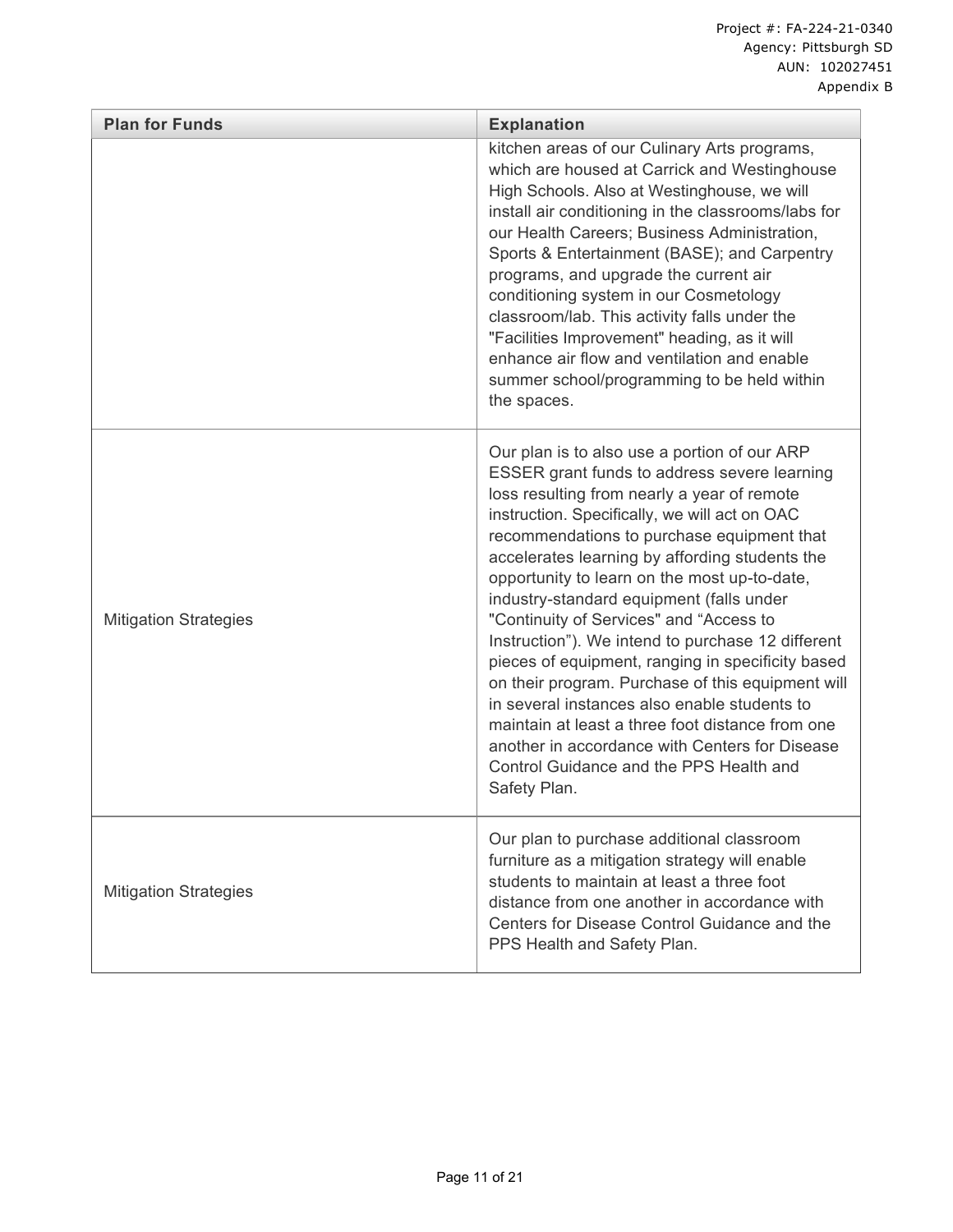### **Section: Narratives - Monitoring and Measuring Progress**

### **Section IV: Monitoring and Measuring Progress**

In this fourth section, CTCs are asked to describe efforts to build local capacity to ensure high-quality data collection and reporting to safeguard funds for their intended purposes.

### **8. Capacity for Data Collection and Reporting**

CTCs must continuously monitor progress and adjust strategies as needed. Describe the CTC's capacity and strategy to collect and analyze data (disaggregated by student group, where applicable), for each of the following measures:

|                                                                                                                           | Data Collection and Analysis Plan (including plan to<br>disaggregate data)                                                                                                                                                                                                                                                                                                                                                                                                                                                                                                                                                                                                                                                                                                                                                       |
|---------------------------------------------------------------------------------------------------------------------------|----------------------------------------------------------------------------------------------------------------------------------------------------------------------------------------------------------------------------------------------------------------------------------------------------------------------------------------------------------------------------------------------------------------------------------------------------------------------------------------------------------------------------------------------------------------------------------------------------------------------------------------------------------------------------------------------------------------------------------------------------------------------------------------------------------------------------------|
| <b>Student learning,</b><br>including academic<br>impact of lost<br>instructional time<br>during the COVID-19<br>pandemic | CTE instructors will collect data from task grid completion and compare it<br>to data from pre-Covid years to assess whether students are meeting or<br>on track to meet the skill competencies necessary for advancement to the<br>next grade level of their program or, in the case of seniors, attainment of<br>an industry credential/certification. Data will also be collected regarding the<br>number of earned industry certifications compared to previous school<br>years to determine which programs were most significantly affected by<br>remote learning. Additionally, industry specific certification data will be<br>reviewed to determine which certifications are needed by students. This<br>analysis will also help to determine which practical or theoretical task list<br>litems need to be accelerated. |
| <b>Opportunity to learn</b><br>measures (see help<br>text)                                                                | Qualitative data from teacher surveys on student participation and student<br>surveys on engagement levels will also be used to track student<br>engagement trends.                                                                                                                                                                                                                                                                                                                                                                                                                                                                                                                                                                                                                                                              |
| <b>Jobs created and</b><br>retained (by number of<br><b>FTEs and position type)</b><br>(see help text)                    | Funds will not be used to create or retain any full-time employees (FTE).                                                                                                                                                                                                                                                                                                                                                                                                                                                                                                                                                                                                                                                                                                                                                        |
| <b>Participation in</b><br>programs funded by<br><b>ARP ESSER resources</b><br>(e.g., summer and<br>afterschool programs) | Funds will not be used for after-school or summer programming.                                                                                                                                                                                                                                                                                                                                                                                                                                                                                                                                                                                                                                                                                                                                                                   |
| <b>Impact of Student</b><br><b>Social and Emotional</b><br><b>Needs</b>                                                   | To assess student social-emotional well-being pre and post-air<br>conditioning installation, the CTE division will review student conduct data,<br>enrollment retention data, and performance indicator data to see if there<br>are any measurable correlations.                                                                                                                                                                                                                                                                                                                                                                                                                                                                                                                                                                 |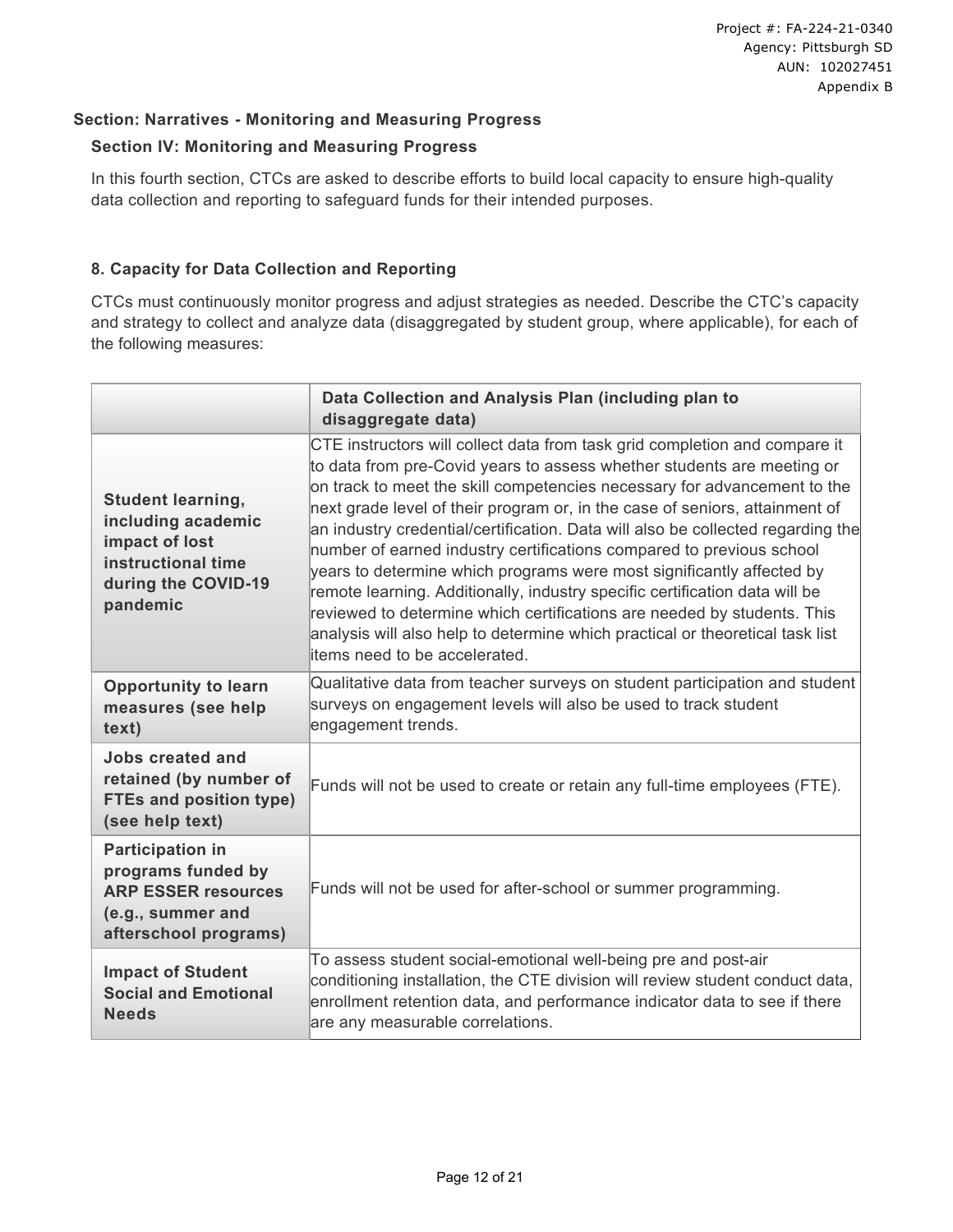#### **Section: Narratives - ARP ESSER Prior Approval**

#### **ARP ESSER PRIOR APPROVAL**

CTC's that wish to expend ESSER funds on facilities initiatives may be permitted to:

- make facility upgrades to comply with American Disabilities Act requirements
- upgrade HVAC systems
- remediate mold, lead, and other sources of poor indoor air quality
- install mechanical ventilation and/or advanced filtration systems
- replace windows to allow for improved intake of fresh air
- replace plumbing to ensure safe drinking water—among other upgrades that improve the health and safety of school buildings.

All **capital expenditures** supported with federal funds must be pre-approved by PDE. Capital expenditures means expenditures to acquire capital assets (i.e., land, facilities, or equipment over \$5,000 per unit) or expenditures to make additions, improvements, modifications, replacements, rearrangements, reinstallations, renovations, or alterations to capital assets that materially increase their value or useful life.

**Construction** means (A) the preparation of drawings and specifications for school facilities; (B) erecting, building, acquiring, altering, remodeling, repairing, or extending school facilities; (C) inspecting and supervising the construction of school facilities; and (D) debt service for such activities (ESEA section 7013(3), 20 U.S.C. § 7713(3)).

Directions: School Entities seeking prior approval for Construction/Renovation or Other Capital Expenditures must:

Complete the form for each contractor/project that will be supported with ARP ESSER funds. If using multiple vendors for one project, i.e., classroom expansion, enter total cost per vendor to equal the total budgeted cost of the "classroom expansion" project. Completed forms must be uploaded to this section. Prior to uploading forms, they must be signed off by your School Entity's Superintendent/CEO/Executive Director.

Will you be using a portion of your ARP ESSER funds for Construction and/or Other Capital Expenditures? If no please select 'No' and mark section complete.

#### Yes

In the table below, please provide the name and type (construction vs. other capital expenditure) of the proposed project and a brief description. Please enter each contractor/project on a separate line in the table.

| <b>Name of Proposed Project</b> | <b>Type of Project</b> | <b>Brief Description of</b><br><b>Proposed Project</b>                                                                                                                                                                           |
|---------------------------------|------------------------|----------------------------------------------------------------------------------------------------------------------------------------------------------------------------------------------------------------------------------|
|                                 |                        | The plan is to install central air<br>conditioning in the commercial<br>kitchen areas of both Culinary<br>Arts programs, which are<br>housed at Carrick and<br>Westinghouse High Schools.<br>Additionally, air conditioning will |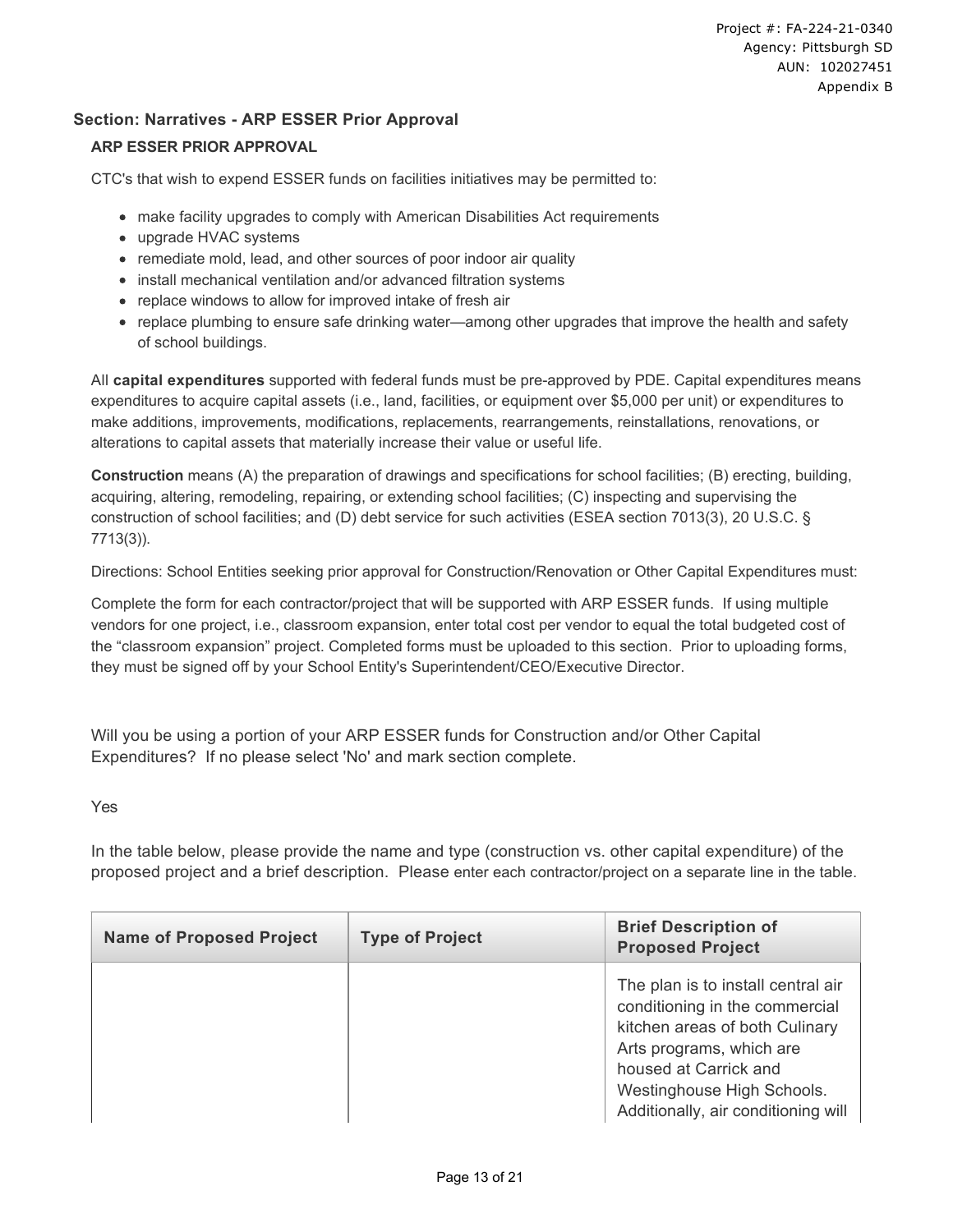| <b>Name of Proposed Project</b> | <b>Type of Project</b>     | <b>Brief Description of</b><br><b>Proposed Project</b>                                                                                                                                                                                                                                                                                                                                                                                                                                                                                                                                                                                                                                                                |
|---------------------------------|----------------------------|-----------------------------------------------------------------------------------------------------------------------------------------------------------------------------------------------------------------------------------------------------------------------------------------------------------------------------------------------------------------------------------------------------------------------------------------------------------------------------------------------------------------------------------------------------------------------------------------------------------------------------------------------------------------------------------------------------------------------|
| Air Conditioning                | <b>Capital Expenditure</b> | be added into the Health<br>Careers classroom/lab,<br><b>Business Administration,</b><br>Sports & Entertainment (BASE)<br>classroom/lab, Carpentry<br>classroom/lab, and upgrading<br>the current air conditioning<br>system in the Cosmetology<br>classroom/lab, all of which are<br>located at Westinghouse High<br>School                                                                                                                                                                                                                                                                                                                                                                                          |
| Culinary Program - Steamer      | <b>Capital Expenditure</b> | Culinary program - (1) Steamer<br>@ \$34,756.00 - The CROWN -<br>Two Compartment Convection<br>Steamer with Kettle will be used<br>in the commercial-style kitchen<br>in Carrick High School's CTE<br>Culinary Program. The steamer<br>will be used by students to<br>complete large-volume steam<br>cooking tasks. The steam<br>cooking tasks also include<br>techniques of boiling and<br>simmering different types of<br>foods. The skills learn on this<br>piece of equipment tie directly<br>to statewide Program of Study<br>Task Lists, in addition to<br>statewide NOCTI testing.<br>Additionally, the steamer will be<br>used by the Culinary students<br>to prepare food for the Carrick<br>Café customers. |

 $\mathbf{w}^{\prime}$ 

**CHECK HERE - to assure that you have successfully uploaded your Prior Approval Form(s) if applicable.**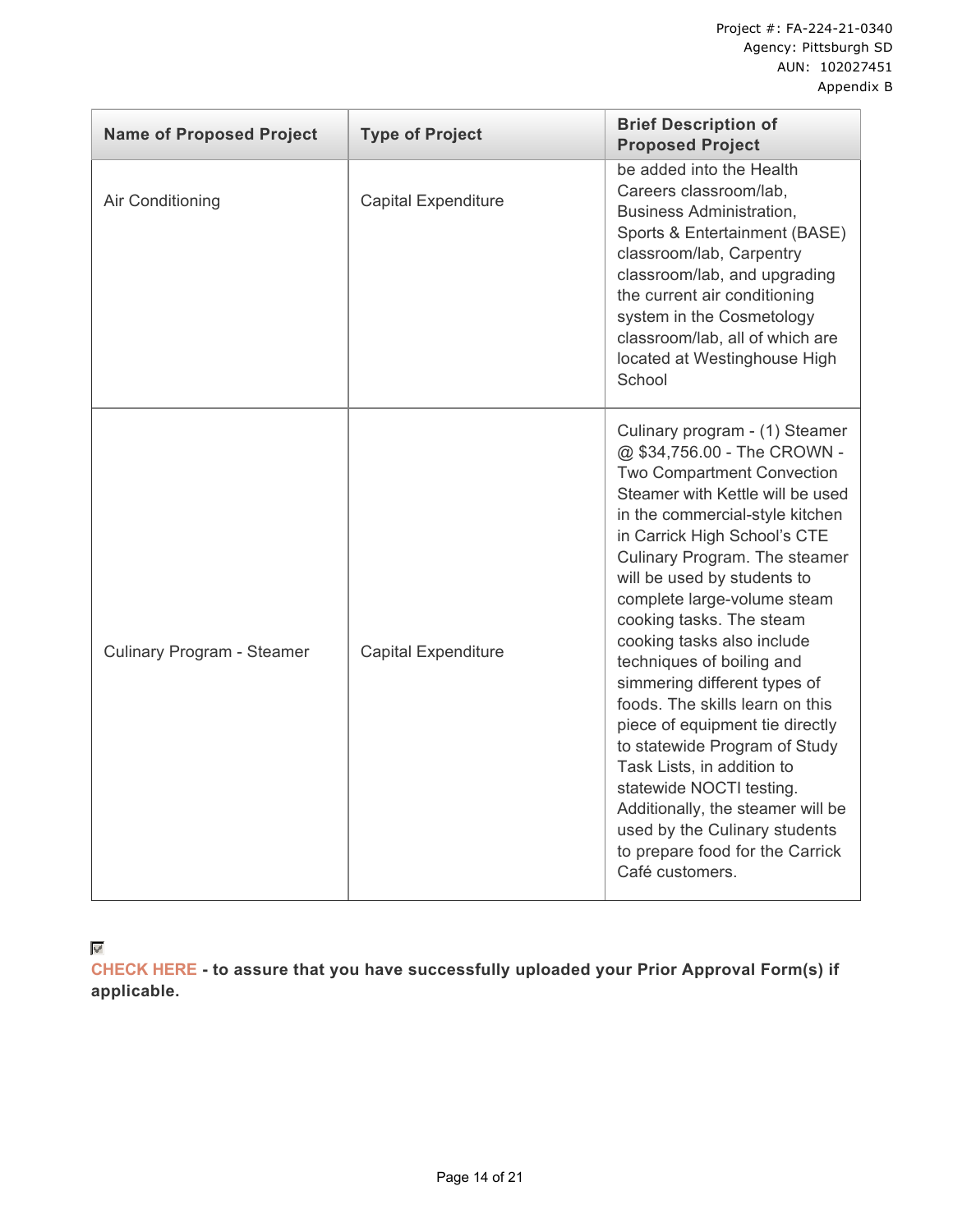## **Section: Narratives - Health and Safety Plan Upload and URL CTCs HEALTH AND SAFETY PLAN AND URL**

Please upload your CTC's Health and Safety Plan below, and check the assurance indicating that you have completed your upload. Please name the file using your CTC name followed by Health and Safety Plan. example: "*CTC Name***-Health and Safety Plan"**

**CTCs are required to add the URL where the approved plan will be posted to the CTC's public website. Please add the URL below.** 

https://www.pghschools.org/healthandsafetyplan

#### $\mathbf{b}$

**CHECK HERE - to assure that you have successfully uploaded your CTC Health and Safety Plan.**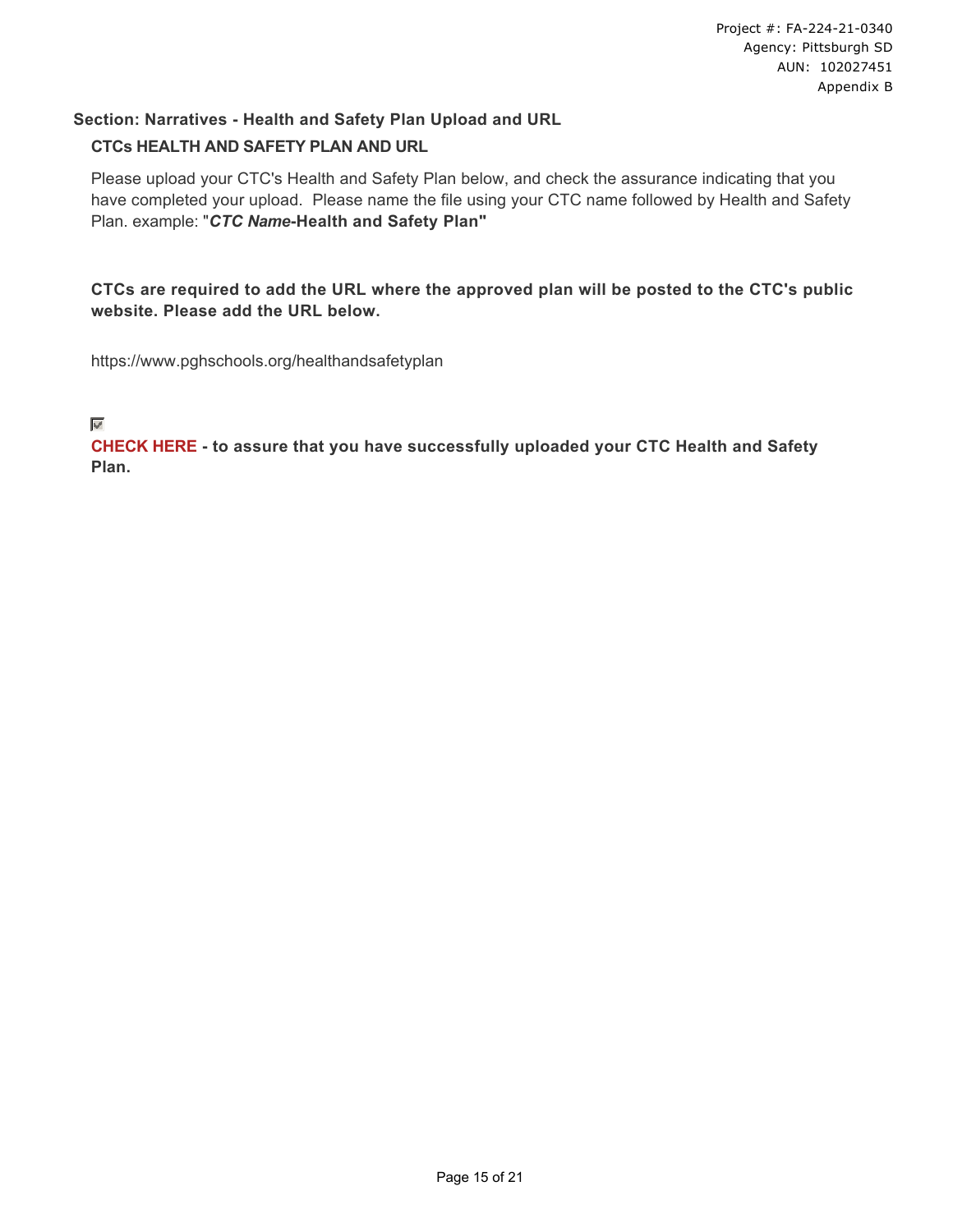## **Section: Budget - Instruction Expenditures BUDGET OVERVIEW**

**Budget** \$335,467.00 **Allocation** \$335,467.00

## **Budget Over(Under) Allocation**

\$0.00

### **INSTRUCTION EXPENDITURES**

| <b>Function</b>                                           | <b>Object</b>  | <b>Amount</b> | <b>Description</b>                                                                                     |  |  |
|-----------------------------------------------------------|----------------|---------------|--------------------------------------------------------------------------------------------------------|--|--|
| 1300 - CAREER AND<br><b>TECHNICAL</b><br><b>EDUCATION</b> | 700 - Property | \$34,756.00   | Culinary Program -<br>steamer                                                                          |  |  |
| 1300 - CAREER AND<br><b>TECHNICAL</b><br><b>EDUCATION</b> | 600 - Supplies | \$7,171.00    | Culinary Program -<br>reach-in freezer,<br>sandwich station and<br>fryer                               |  |  |
| 1300 - CAREER AND<br><b>TECHNICAL</b><br><b>EDUCATION</b> | 600 - Supplies | \$9,064.00    | Carpentry Program -<br>band saw, jet<br>oscillating spindle<br>sander, belt disk<br>sander and jointer |  |  |
|                                                           |                | \$50,991.00   |                                                                                                        |  |  |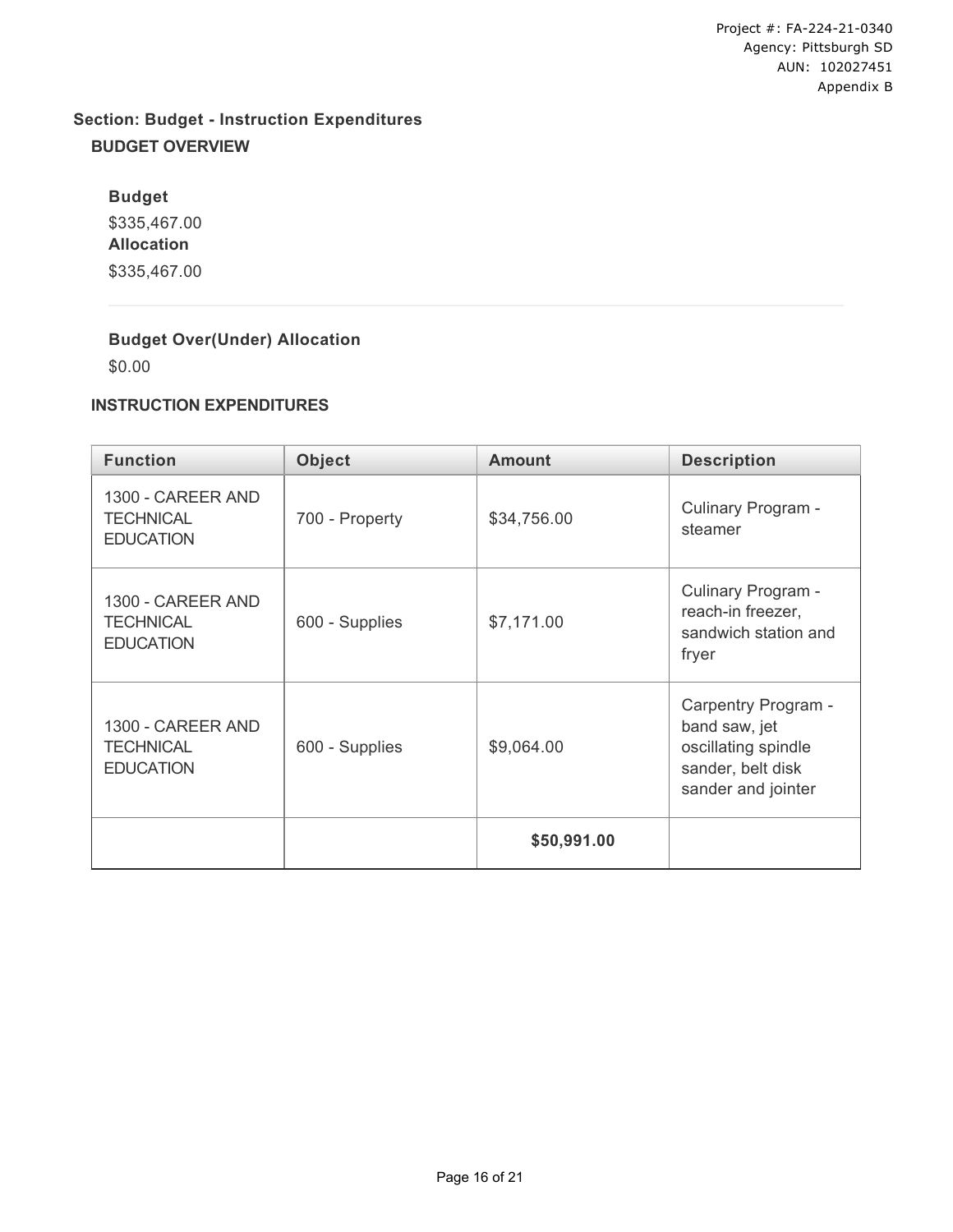## **Section: Budget - Support and Non-Instruction Expenditures BUDGET OVERVIEW**

**Budget** \$335,467.00 **Allocation** \$335,467.00

## **Budget Over(Under) Allocation**

\$0.00

### **SUPPORT AND NON-INSTRUCTION EXPENDITURES**

| <b>Function</b>                                                                                       | <b>Object</b><br><b>Amount</b>              |              | <b>Description</b>                                                                                                                                                                                                                                                                                                                                                                                                                                                                                                                                                                                                                                 |  |
|-------------------------------------------------------------------------------------------------------|---------------------------------------------|--------------|----------------------------------------------------------------------------------------------------------------------------------------------------------------------------------------------------------------------------------------------------------------------------------------------------------------------------------------------------------------------------------------------------------------------------------------------------------------------------------------------------------------------------------------------------------------------------------------------------------------------------------------------------|--|
| 4000 - FACILITIES<br>ACQUISITION,<br><b>CONSTRUCTION AND</b><br><b>IMPROVEMENT</b><br><b>SERVICES</b> | 400 - Purchased<br><b>Property Services</b> | \$267,300.00 | Central air<br>conditioning will be<br>added in the<br>commercial kitchen<br>areas of both Culinary<br>Arts programs, which<br>are housed at Carrick<br>and Westinghouse<br>High Schools.<br>Additionally, we will<br>install air conditioning<br>into our Health<br>Careers<br>classroom/lab,<br><b>Business</b><br>Administration, Sports<br>& Entertainment<br>(BASE) classroom/lab,<br>and Carpentry<br>classroom/lab, and<br>upgrade the current<br>air conditioning<br>system in our<br>Cosmetology<br>classroom/lab, all of<br>which are located at<br>Westinghouse High<br>School. This cost<br>includes design fees,<br>parts, and labor. |  |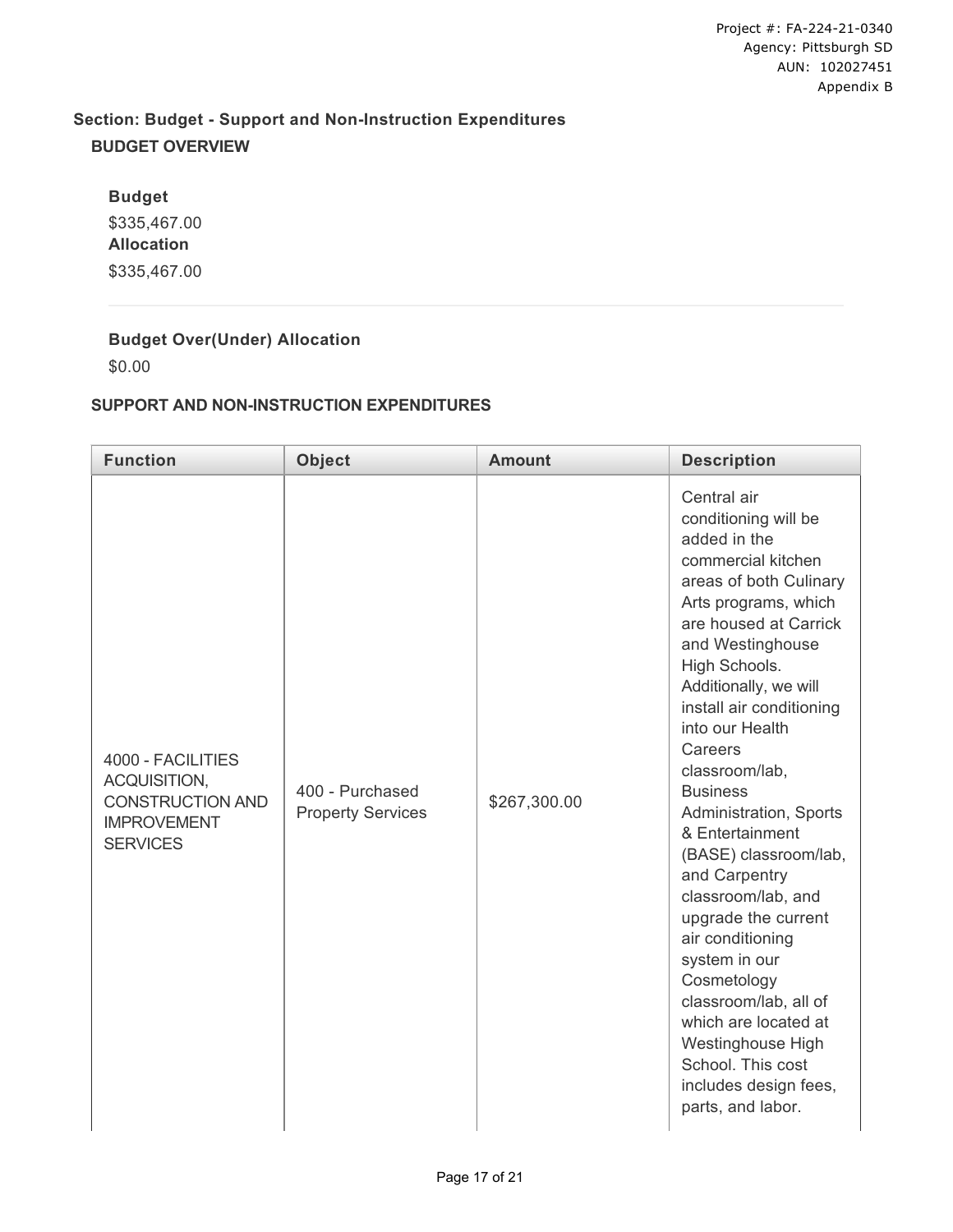| <b>Function</b>                                                  | <b>Object</b>                | <b>Amount</b> | <b>Description</b>                                                                                                                                                                                                                             |  |
|------------------------------------------------------------------|------------------------------|---------------|------------------------------------------------------------------------------------------------------------------------------------------------------------------------------------------------------------------------------------------------|--|
| 5000 - OTHER<br><b>EXPENDITURES AND</b><br><b>FINANCING USES</b> | 900 - Indirect Costs<br>Rate | \$14,600.00   | <b>Indirect Costs</b>                                                                                                                                                                                                                          |  |
| 2600 - Operation and<br>Maintenance                              | 600 - Supplies               | \$2,576.00    | Furniture will be<br>purchased for a<br>Family and Consumer<br>Science classroom to<br>align with the distict's<br><b>Health and Safety</b><br>Plan requirements for<br>establishing and<br>maintaining safe<br>distances between<br>students. |  |
|                                                                  |                              | \$284,476.00  |                                                                                                                                                                                                                                                |  |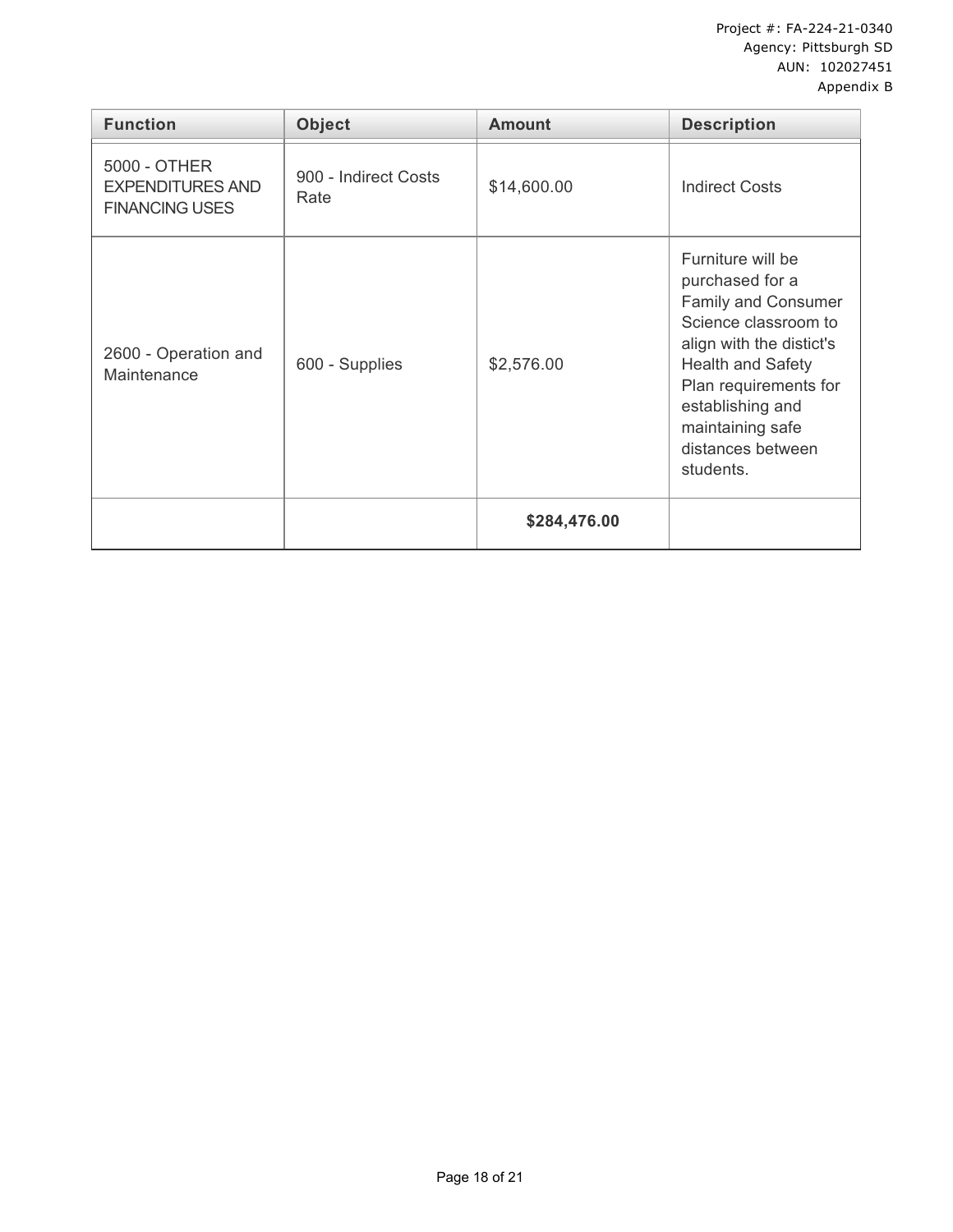# **Section: Budget - Budget Summary BUDGET SUMMARY**

|                                                                                   | 100<br><b>Salaries</b> | 200<br><b>Benefits</b> | 300<br><b>Purchased</b><br>Professional<br>and<br><b>Technical</b><br><b>Services</b> | 400<br><b>Purchased</b><br><b>Property</b><br><b>Services</b> | 500 Other<br><b>Purchased</b><br><b>Services</b> | 600<br><b>Supplies</b><br>800<br><b>Dues</b><br>and<br><b>Fees</b> | 700<br>Property | <b>Totals</b> |
|-----------------------------------------------------------------------------------|------------------------|------------------------|---------------------------------------------------------------------------------------|---------------------------------------------------------------|--------------------------------------------------|--------------------------------------------------------------------|-----------------|---------------|
| 1000 Instruction                                                                  | \$0.00                 | \$0.00                 | \$0.00                                                                                | \$0.00                                                        | \$0.00                                           | \$0.00                                                             | \$0.00          | \$0.00        |
| 1100 REGULAR<br><b>PROGRAMS-</b><br><b>ELEMENTARY/</b><br><b>SECONDARY</b>        | \$0.00                 | \$0.00                 | \$0.00                                                                                | \$0.00                                                        | \$0.00                                           | \$0.00                                                             | \$0.00          | \$0.00        |
| <b>1200 SPECIAL</b><br><b>PROGRAMS-</b><br><b>ELEMENTARY/</b><br><b>SECONDARY</b> | \$0.00                 | \$0.00                 | \$0.00                                                                                | \$0.00                                                        | \$0.00                                           | \$0.00                                                             | \$0.00          | \$0.00        |
| 1300 CAREER<br><b>AND TECHNICAL</b><br><b>EDUCATION</b>                           | \$0.00                 | \$0.00                 | \$0.00                                                                                | \$0.00                                                        | \$0.00                                           | \$16,235.00                                                        | \$34,756.00     | \$50,991.00   |
| 1400 Other<br>Instructional<br>Programs-<br>Elementary /<br>Secondary             | \$0.00                 | \$0.00                 | \$0.00                                                                                | \$0.00                                                        | \$0.00                                           | \$0.00                                                             | \$0.00          | \$0.00        |
| 1600 * ADULT<br><b>EDUCATION</b><br><b>PROGRAMS</b>                               | \$0.00                 | \$0.00                 | \$0.00                                                                                | \$0.00                                                        | \$0.00                                           | \$0.00                                                             | \$0.00          | \$0.00        |
| 1700 Higher<br><b>Education</b><br><b>Programs</b>                                | \$0.00                 | \$0.00                 | \$0.00                                                                                | \$0.00                                                        | \$0.00                                           | \$0.00                                                             | \$0.00          | \$0.00        |
| 1800 Pre-K                                                                        | \$0.00                 | \$0.00                 | \$0.00                                                                                | \$0.00                                                        | \$0.00                                           | \$0.00                                                             | \$0.00          | \$0.00        |
| 2000 SUPPORT<br><b>SERVICES</b>                                                   | \$0.00                 | \$0.00                 | \$0.00                                                                                | \$0.00                                                        | \$0.00                                           | \$0.00                                                             | \$0.00          | \$0.00        |
| 2100 SUPPORT<br><b>SERVICES -</b><br><b>STUDENTS</b>                              | \$0.00                 | \$0.00                 | \$0.00                                                                                | \$0.00                                                        | \$0.00                                           | \$0.00                                                             | \$0.00          | \$0.00        |
| 2200 Staff<br><b>Support</b><br><b>Services</b>                                   | \$0.00                 | \$0.00                 | \$0.00                                                                                | \$0.00                                                        | \$0.00                                           | \$0.00                                                             | \$0.00          | \$0.00        |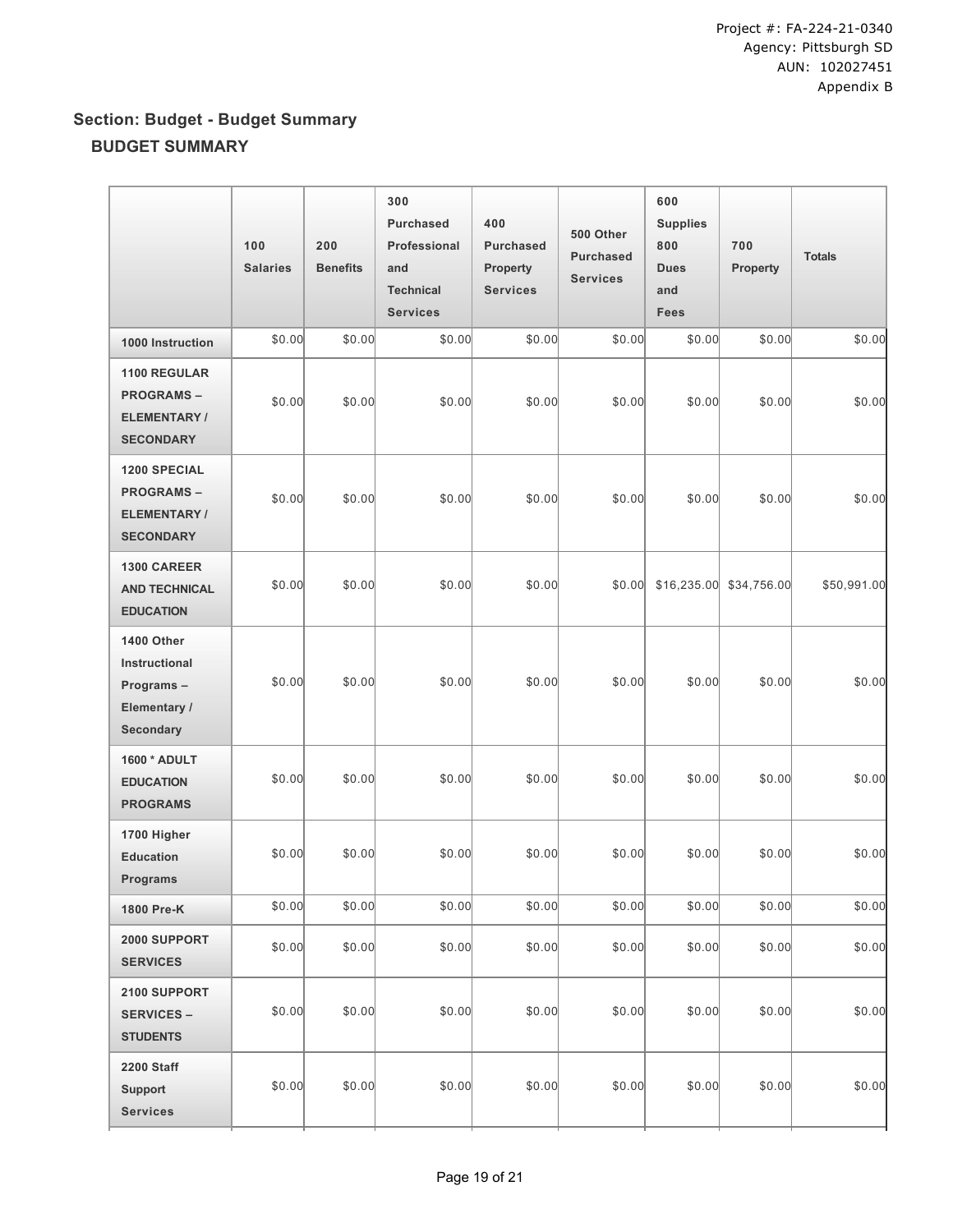|                                                                                                                             | 100<br><b>Salaries</b> | 200<br><b>Benefits</b> | 300<br><b>Purchased</b><br>Professional<br>and<br><b>Technical</b><br><b>Services</b> | 400<br><b>Purchased</b><br>Property<br><b>Services</b> | 500 Other<br><b>Purchased</b><br><b>Services</b> | 600<br><b>Supplies</b><br>800<br><b>Dues</b><br>and<br><b>Fees</b> | 700<br>Property | <b>Totals</b> |
|-----------------------------------------------------------------------------------------------------------------------------|------------------------|------------------------|---------------------------------------------------------------------------------------|--------------------------------------------------------|--------------------------------------------------|--------------------------------------------------------------------|-----------------|---------------|
| 2300 SUPPORT<br><b>SERVICES -</b><br><b>ADMINISTRATION</b>                                                                  | \$0.00                 | \$0.00                 | \$0.00                                                                                | \$0.00                                                 | \$0.00                                           | \$0.00                                                             | \$0.00          | \$0.00        |
| 2400 Health<br><b>Support</b><br><b>Services</b>                                                                            | \$0.00                 | \$0.00                 | \$0.00                                                                                | \$0.00                                                 | \$0.00                                           | \$0.00                                                             | \$0.00          | \$0.00        |
| 2500 Business<br><b>Support</b><br><b>Services</b>                                                                          | \$0.00                 | \$0.00                 | \$0.00                                                                                | \$0.00                                                 | \$0.00                                           | \$0.00                                                             | \$0.00          | \$0.00        |
| 2600 Operation<br>and Maintenance                                                                                           | \$0.00                 | \$0.00                 | \$0.00                                                                                | \$0.00                                                 | \$0.00                                           | \$2,576.00                                                         | \$0.00          | \$2,576.00    |
| 2700 Student<br>Transportation                                                                                              | \$0.00                 | \$0.00                 | \$0.00                                                                                | \$0.00                                                 | \$0.00                                           | \$0.00                                                             | \$0.00          | \$0.00        |
| 2800 Central<br><b>Support</b><br><b>Services</b>                                                                           | \$0.00                 | \$0.00                 | \$0.00                                                                                | \$0.00                                                 | \$0.00                                           | \$0.00                                                             | \$0.00          | \$0.00        |
| 3000<br><b>OPERATION OF</b><br>NON-<br><b>INSTRUCTIONAL</b><br><b>SERVICES</b>                                              | \$0.00                 | \$0.00                 | \$0.00                                                                                | \$0.00                                                 | \$0.00                                           | \$0.00                                                             | \$0.00          | \$0.00        |
| <b>3100 Food</b><br><b>Services</b>                                                                                         | \$0.00                 | \$0.00                 | \$0.00                                                                                | \$0.00                                                 | \$0.00                                           | \$0.00                                                             | \$0.00          | \$0.00        |
| 3200 Student<br><b>Activities</b>                                                                                           | \$0.00                 | \$0.00                 | \$0.00                                                                                | \$0.00                                                 | \$0.00                                           | \$0.00                                                             | \$0.00          | \$0.00        |
| 3300 Community<br><b>Services</b>                                                                                           | \$0.00                 | \$0.00                 | \$0.00                                                                                | \$0.00                                                 | \$0.00                                           | \$0.00                                                             | \$0.00          | \$0.00        |
| <b>4000 FACILITIES</b><br><b>ACQUISITION,</b><br><b>CONSTRUCTION</b><br><b>AND</b><br><b>IMPROVEMENT</b><br><b>SERVICES</b> | \$0.00                 | \$0.00                 | \$0.00                                                                                | \$267,300.00                                           | \$0.00                                           | \$0.00                                                             | \$0.00          | \$267,300.00  |
|                                                                                                                             | \$0.00                 | \$0.00                 | \$0.00                                                                                | \$267,300.00                                           | \$0.00                                           | \$18,811.00                                                        | \$34,756.00     | \$320,867.00  |
|                                                                                                                             |                        |                        |                                                                                       | Approved Indirect Cost/Operational Rate: 0.0512        |                                                  |                                                                    |                 | \$14,600.00   |